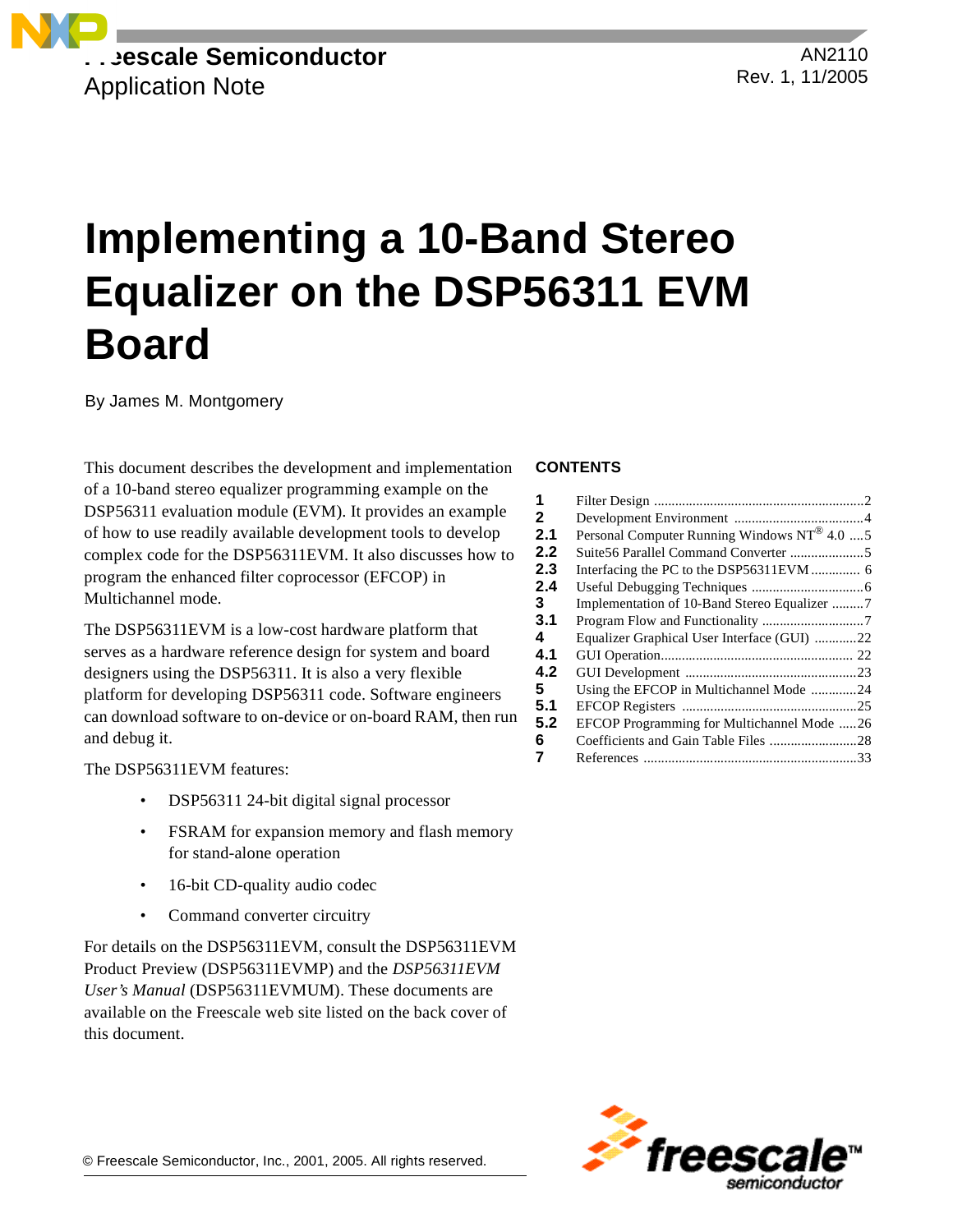

## <span id="page-1-1"></span>**1 Filter Design**

The 10-band stereo equalizer is constructed using 10 digital IIR bandpass filters in parallel for each stereo audio channel. The on-board codec samples the incoming audio stream at 48,000 Hz. The center frequencies for these filters lie between 0 Hz to  $f_s/2$  (where  $f_s$  is the sample frequency of 48,000 Hz).

**[Figure 1](#page-1-0)** shows the passive RCL circuit forming a bandpass filter. The digital IIR Filter discussed later in this application note is based on this circuit. The s-domain analysis of the second-order bandpass analog filter is also shown.



**Figure 1.** Analog Bandpass Filter and Voltage Divider Analysis

<span id="page-1-0"></span>**Equation 1** shows the s-domain transfer function of the circuit. H(s) is derived from the voltage divider analysis of the RCL network to be:

$$
H(s) = \frac{V_o}{V_i} = \frac{Rs}{Rs + Ls^2 + \frac{1}{C}}
$$
 Equation 1

where  $s = j(2\pi f)$ .

**Equation 2** shows the bilinear transformation between the s-plane and the z-plane:

$$
s = \frac{2}{7} \left( \frac{1 - z^{-1}}{1 + z^{-1}} \right)
$$
 Equation 2

where  $z = e^{j\theta}$ ,  $\theta = \omega T = (2\pi f)(1/f_s)$ , and T is the sample period  $(1/f_s)$ .

Using **Equation 2**, the z-plane transfer function is found from **Equation 1**:

$$
H(z) = \frac{\alpha(1 - z^{-2})}{\frac{1}{2} - \gamma z^{-1} + \beta z^{-2}}
$$
 Equation 3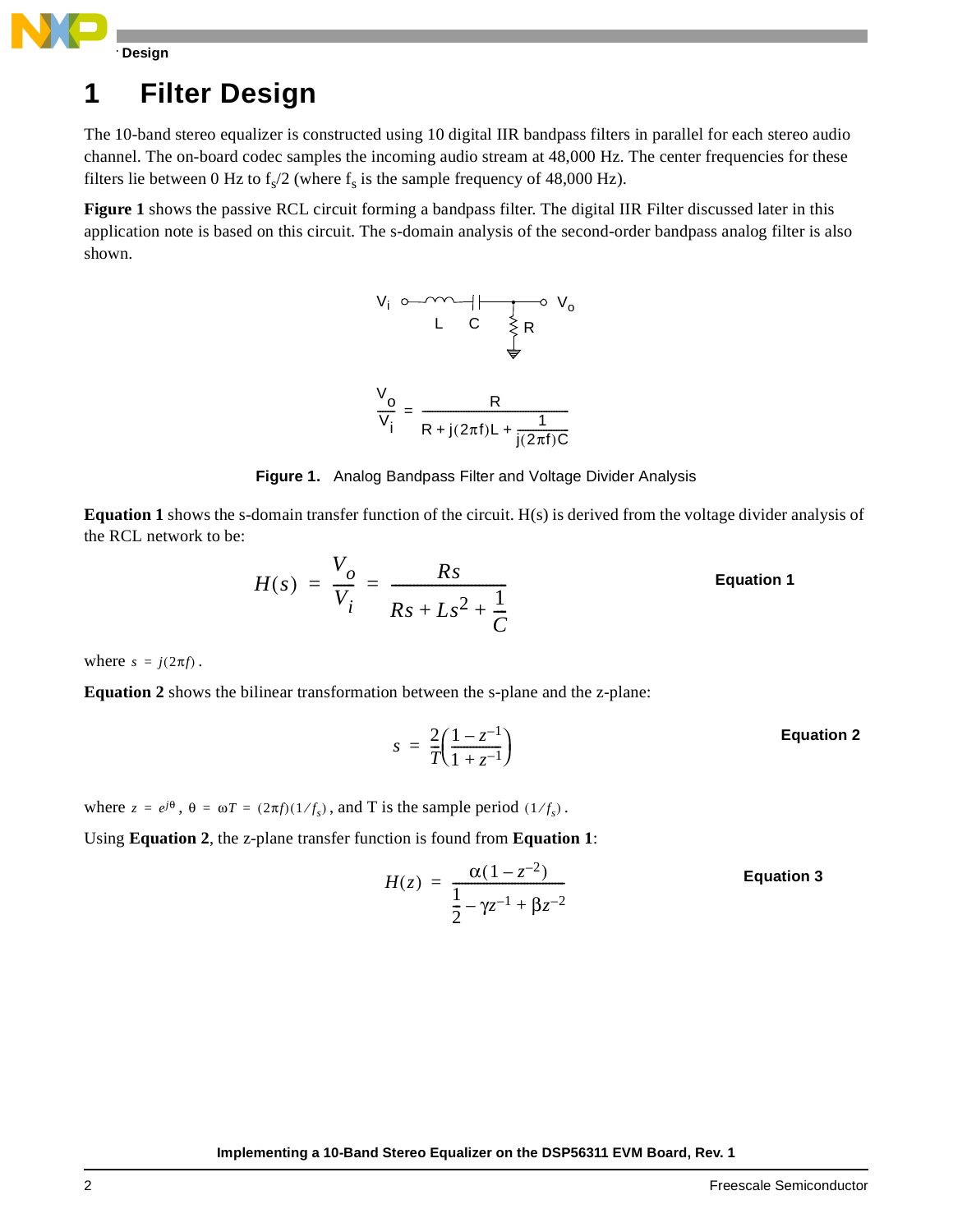With **Equation 3**, the coefficients for each filter are calculated using the following three equations:

$$
\beta = \frac{1}{2} \frac{1 - \tan\left(\frac{\theta_o}{2Q}\right)}{1 + \tan\left(\frac{\theta_o}{2Q}\right)}
$$
 Equation 4  

$$
\gamma = \left(\frac{1}{2} + \beta\right)\cos\theta_o
$$
 Equation 5  

$$
\alpha = \left(\frac{1}{2} - \beta\right)/2
$$
 Equation 6

where  $Q = f_o/(f_2 - f_1)$  and  $\theta_o = 2\pi (f_o/f_s)$ . The value  $f_o$  is the center frequency of the bandpass filter,  $f_1$  and  $f_2$  are the half-power points (where the gain is equal to  $1/(\sqrt{2})$ ), and  $f_s$  is the sample frequency. These equations are approximations for center frequencies less than  $f_s$  /8 (or 6000 Hz). To implement the transfer function from **Equation 3** as a digital IIR Filter, it must be transformed to a difference equation in the discrete time domain. **Equation 7** shows this difference equation, and **[Figure 2](#page-2-0)** shows its representation as a network diagram.

$$
y(n) = 2\{\alpha[x(n) - x(n-2)] + \gamma y(n-1) - \beta y(n-2)\}
$$
 Equation 7



**Figure 2.** Bandpass IIR Filter Network Diagram

<span id="page-2-0"></span>At each sample period, a left and right sound byte is fed to the 10 filters in parallel (see **[Figure 3](#page-3-0)**). After each respective bandpass filter eliminates the frequencies not in its range, each output  $(y_1(n) \rightarrow y_{10}(n))$  is scaled by an output gain. This gain value ranges from 0 to 1. The results of the ten filters are then summed together and outputted. This process allows one to selectively remove, or limit, the gain of a particular frequency range from the sound source.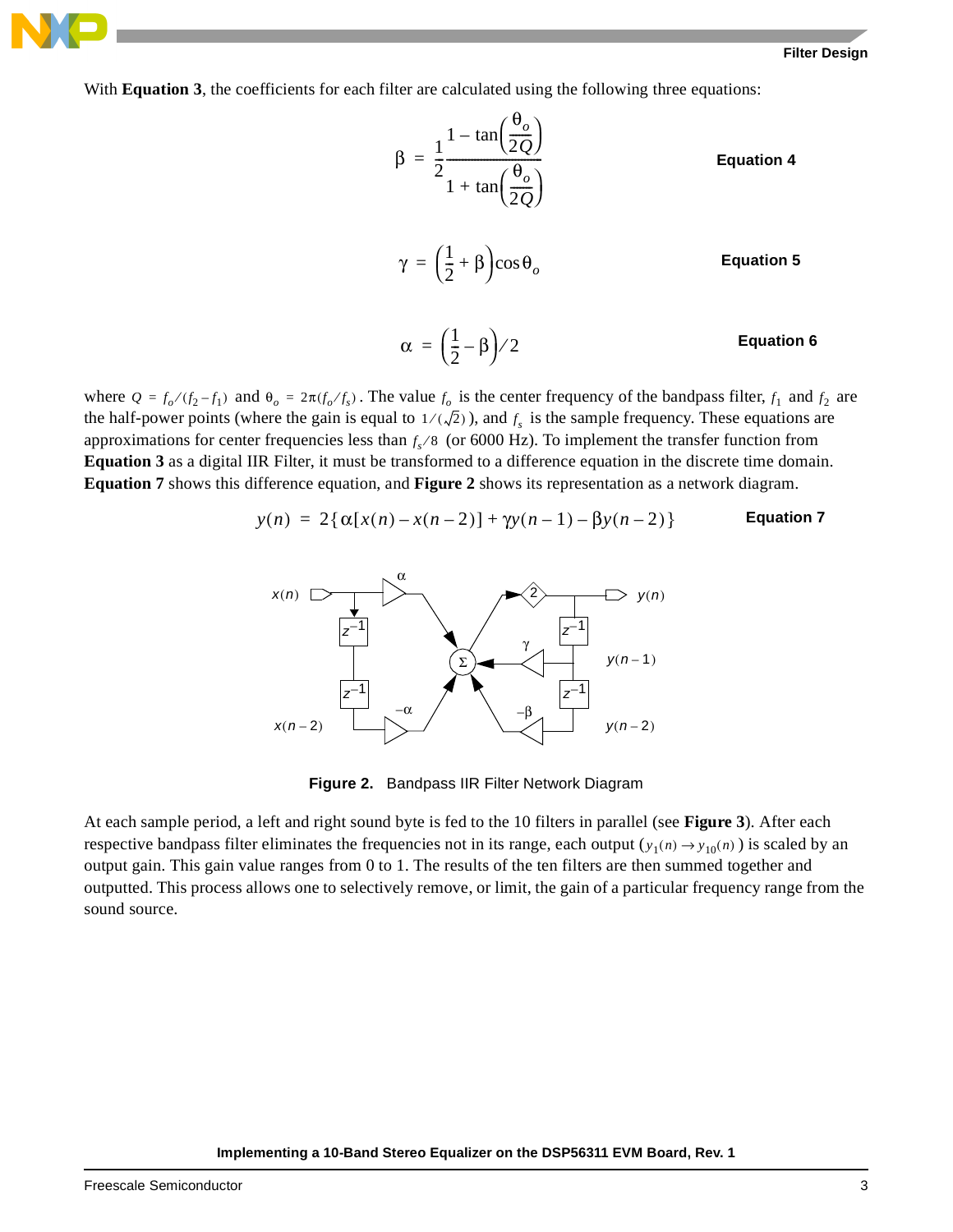



**Figure 3.** IIR Equalizer Data-Flow Diagram

<span id="page-3-0"></span>**[Table 1](#page-3-1)** shows the 10 center frequencies chosen for this programming example. The coefficients for the center frequencies less than  $f_s$ /8 (or 6000 Hz) were found using equations 4–6 in **[Section 1](#page-1-1)**. The coefficients for the center frequencies above 6000 Hz were found using more exact equations. Q is chosen to be 1.4.

<span id="page-3-1"></span>

| <b>Center Frequency</b> | $\alpha$    | β           | γ            |
|-------------------------|-------------|-------------|--------------|
| $31$ Hz                 | 0.000723575 | 0.49855285  | 0.998544628  |
| $62$ Hz                 | 0.001445062 | 0.497109876 | 0.997077038  |
| 125 Hz                  | 0.002904926 | 0.494190149 | 0.994057064  |
| 250 Hz                  | 0.005776487 | 0.488447026 | 0.987917799  |
| 500 Hz                  | 0.011422552 | 0.477154897 | 0.975062733  |
| 1000 Hz                 | 0.02234653  | 0.455306941 | 0.947134157  |
| 2000 Hz                 | 0.04286684  | 0.414266319 | 0.88311345   |
| 4000 Hz                 | 0.079552886 | 0.340894228 | 0.728235763  |
| 8000 Hz                 | 0.1199464   | 0.2601072   | 0.3176087    |
| 16000 Hz                | 0.159603    | 0.1800994   | $-0.4435172$ |

|  |  | Table 1. Digital IIR Bandpass Coefficients |  |
|--|--|--------------------------------------------|--|
|--|--|--------------------------------------------|--|

## **2 Development Environment**

This section describes the development environment for the 10-band stereo equalizer (see **[Figure 4](#page-4-0)**). It outlines the hardware and software requirements; describes how to establish the physical connection between the PC and the DSP56311 EVM board; and lists the steps for compiling, downloading, and running code on the DSP56311 EVM board. Once you complete these steps, you are ready to implement the 10-band stereo equalizer.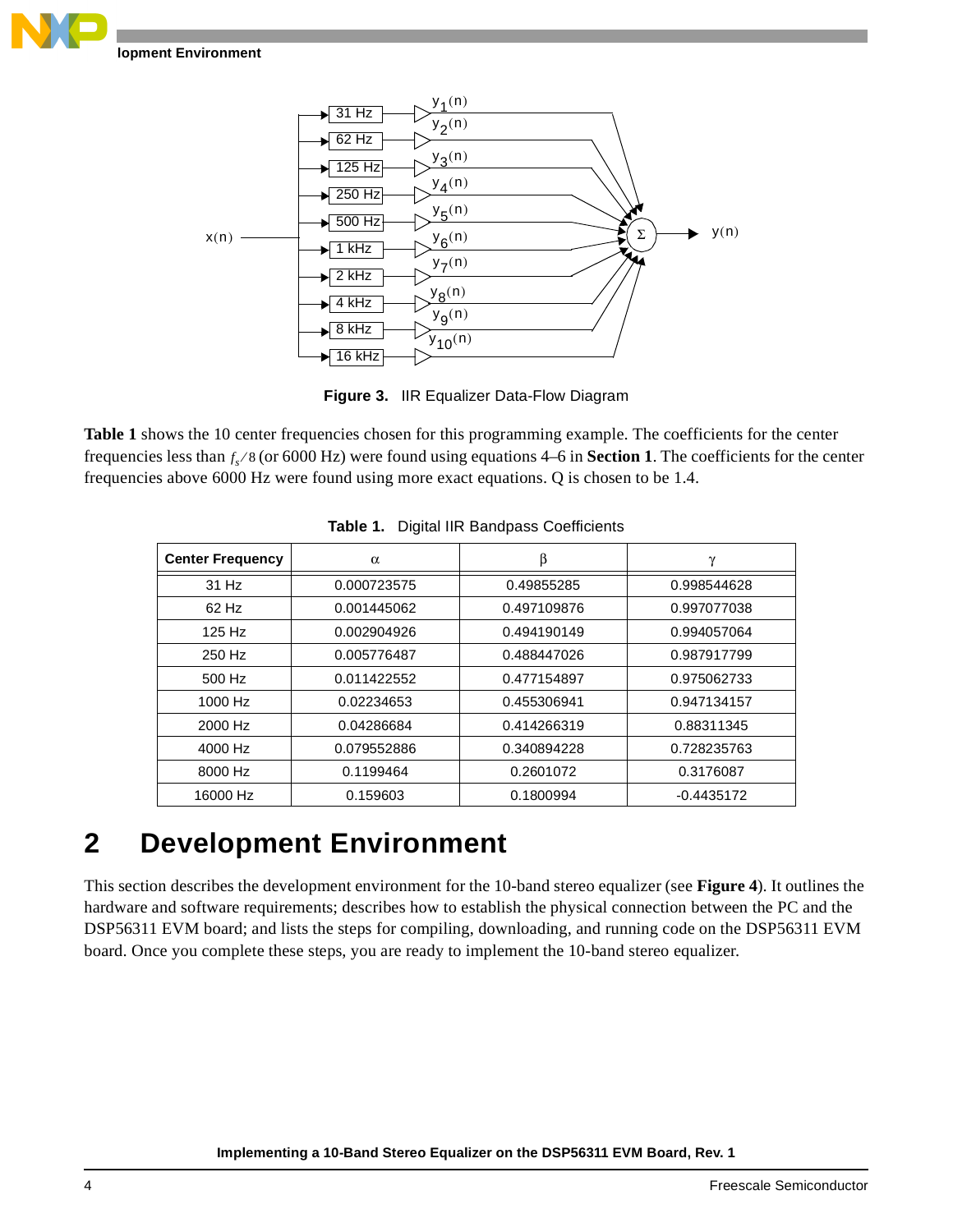





**Figure 4.** Development Setup

## <span id="page-4-0"></span>**2.1 Personal Computer Running Windows NT® 4.0**

The following programs should be running on your personal computer:

- *Codewright for Windows*. Programmer's text editor used to create and modify files. Note that other text editors can also be used.
- *Command Prompt.* DOS-style terminal used to run the *asm56300* compiler.
- *Suite56 DSP56300 Software Development Tools.* Free Freescale DSP tools to compile and link DSP assembly code. The hardware debugger, *ads56300,* has a GUI interface that communicates with the EVM Board through the parallel port command converter. It also downloads and executes code on the DSP56311EVM.
- *Visual Basic® 4.0.* Programming language for creating the equalizer GUI that allows you to change the gain values for the various equalizer bands.

## **2.2 Suite56 Parallel Command Converter**

The parallel command converter provides the physical connection between the PC and the DSP56311EVM. Its parallel port interface connects to the PC. In addition, its female 14-pin header connects the device to the *JTAG/OnCE* Port (J2) on the DSP56311EVM. For details on this device, consult the *Suite56 Parallel Port Command Converter User's Manual* (DSPCOMMPARALLELUM).

The jumper settings on the DSP56311EVM are listed in **[Table 2](#page-4-1)**. For details on how to set up the jumpers for the desired functionality, see the *DSP56311EVM User's Manual* (DSP56311EVMUM).

<span id="page-4-1"></span>

| <b>Number</b> | <b>Function</b>                          | <b>Description</b>                                                        |
|---------------|------------------------------------------|---------------------------------------------------------------------------|
| J1            | Boot Mode Select                         | HI08 bootstrap in MC68302 bus mode                                        |
| J3            | <b>FSRAM Memory Configuration Option</b> | Unified memory map                                                        |
| J4            | <b>SCI Header Pinout</b>                 | Connects serial port connector signals RxD and TxD to the DSP<br>SCI port |

**Table 2.** Jumper Setting on the DSP56311 EVM Board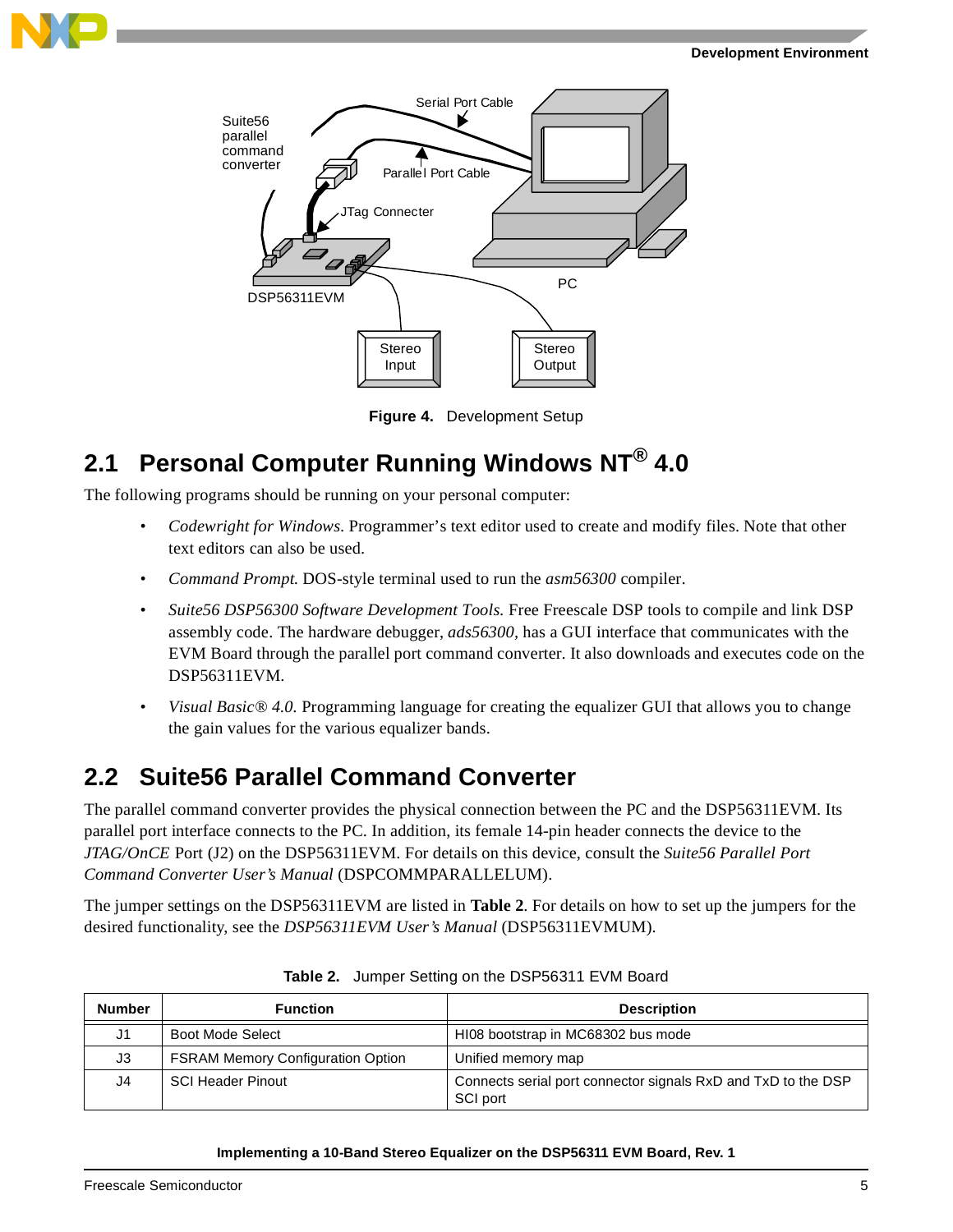

| <b>Number</b>  | <b>Function</b>                     | <b>Description</b>                                                                                   |
|----------------|-------------------------------------|------------------------------------------------------------------------------------------------------|
| J5             | <b>SCI Port Clock</b>               | Connects on-board 156.3 kHz oscillator to the SCI port SCLK<br>input (used for baud rate generation) |
| J6             | On-board JTAG Enable/Disable Option | On-board command converter disabled                                                                  |
| J <sub>7</sub> | <b>ESSIO Header Pinout</b>          | Selects the DSP ESSI0 port interface for use with an on-board<br>codec                               |
| J8             | CS4218 Sampling Frequency Selection | Selects 48 kHz sample rate for the codec                                                             |
| J9             | <b>ESSI1 Header Pinout</b>          | Selects DSP ESSI1 port interface for use with an on-board codec                                      |
| J10            | Core Current Measurement Jumper     | Connected jumper that applies power to the DSP core                                                  |

**Table 2.** Jumper Setting on the DSP56311 EVM Board (Continued)

The *Line IN* jack on the DSP56311EVM connects to the headphone jack of the PC. The PC provides the sound source for the DSP56311EVM. A pair of headphones or stereo speakers can connect to the *Headphone OUT/Line OUT* jack to listen to the filtered sound source.

## **2.3 Interfacing the PC to the DSP56311EVM**

Following are the steps to compile, download and run the code on the DSP56311EVM. It is assumed that you are using the GUI version of ADS56300 (part of the Suite56 DSP software development tools):

- **1.** The stereo. asm file is the main assembly file of the project. Using the command prompt, change to the directory where the project files are stored.
- **2.** At the prompt, type: asm56300 -a -b -l stereo.asm.

Two output files are created. Stereo.lst contains a listing of the code, and stereo.cld is the executable to be downloaded to the DSP56311EVM. There may be a few warning when you compile the code. These warnings tell you of pipeline stalls located in the code. They have no effect on the operation of the code.

- **3.** Using the ADS56300 GUI, reset the 56311EVM.
- **4.** Under File → **Load** → **Memory COFF***,* select the desired file (stereo.cld). Press **Apply** to load the file into memory.
- **5.** Select **GO** (or type go into the Command window).

You should know about the following ADS56300 GUI windows:

- *Command.* Allows the user to type line commands.
- *Core Registers.* Displays the state of the core registers. The values can also be modified.
- *EFCOP Registers.* Displays the state of the EFCOP registers. The values can also be modified.
- *Assembly.* Displays the assembly code loaded in the DSP56311 program memory.
- *X Memory.* Displays the X-data Memory in the DSP56311.
- *Y Memory.* Displays the Y-data Memory in the DSP56311.

## **2.4 Useful Debugging Techniques**

The breakpoint feature can be very useful. Software breakpoints stop at a particular instruction in program memory. Hardware breakpoints allow you to examine the effects of the DSP56311. For example, a breakpoint can be set up when a DMA channel writes data to one of the EFCOP registers in Y memory. This allows you to view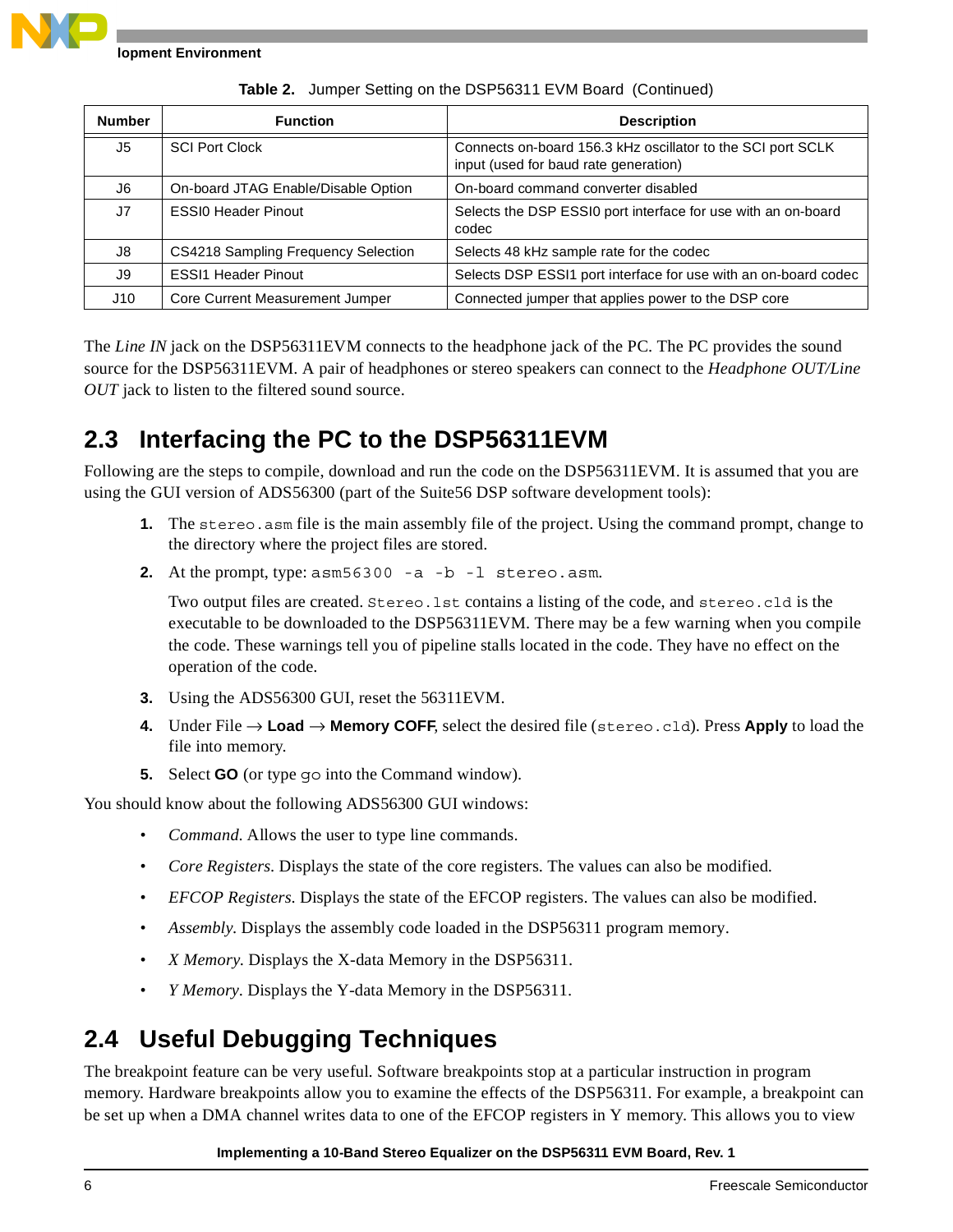

the state of the EFCOP after each sample is written to it. Hardware breakpoints are particularly helpful when EFCOP operation needs to be verified.

## **3 Implementation of 10-Band Stereo Equalizer**

There are numerous ways to implement the 10-band stereo equalizer using the DSP56311EVM. The examples in this section show how to implement two versions of the equalizer. The overall functionality of both versions is identical. The main differences between the versions lie in how the DSP56311 resources are used. The two versions of the equalizer are compared in terms of:

- *Program Flow and Functionality.* The general flow serves as a template for designing each specific implementation. Pertinent information includes how the DSP is initialized, what the main interrupt sources are, how they are configured, and how they are handled. After examining these features, you should have a good idea at how the overall program is structured.
- *DSP56311 Core Implementation*. How to process the 10 bandpass filters using the DSP56300 core. The memory map and register usage must also be considered.
- *EFCOP and DMA Implementation.* How to process the 10 bandpass filters using the EFCOP in Multichannel mode and the DMA controller. The DSP56300 core is minimally used to set up the peripherals. The memory map, register usage, and peripheral setup must also be considered.

## **3.1 Program Flow and Functionality**

The general program flow of the 10-band stereo equalizer occurs in 14 stages (see **[Figure 5](#page-7-0)**). All but four of these stages (4, 6, 9, and 11) generally apply to any implementation. The first six stages initialize the DSP56311EVM hardware and software buffers in memory:

- Stage 1: Initialize the DSP56311. Set the clock frequency and bus interface.
- Stage 2: Initialize ESSI0 and ESSI1 to interface with the codec.
- Stage 3: Initialize the SCI to interface with an RS-232 port.
- Stage 4:
	- **a.** (DSP56311 core implementation): Set up the *Data Sample* and *Filter Coefficient* memory buffers. These data buffers reside in X and Y memory, respectively
	- **b.** (EFCOP and DMA Implementation): Set up EFCOP memory and initialize the DMA controllers.
- Stage 5: Set the equalizer knob values to a preset level.
- Stage 6: Set up the values in registers R0 to R7.

The last eight stages are part of an infinite loop to process the data received and transmitted through the codec:

- Stage 7: Frame sync for the codec.
- Stage 8: Get voice data from the receive buffer.
- Stage 9: Process the LEFT voice data using the 10 Bandpass filters.
- Stage 10: Store the LEFT voice data to transmit buffer.
- Stage 11: Process the RIGHT voice data using the 10 Bandpass filters.
- Stage 12: Store the RIGHT voice data to transmit buffer.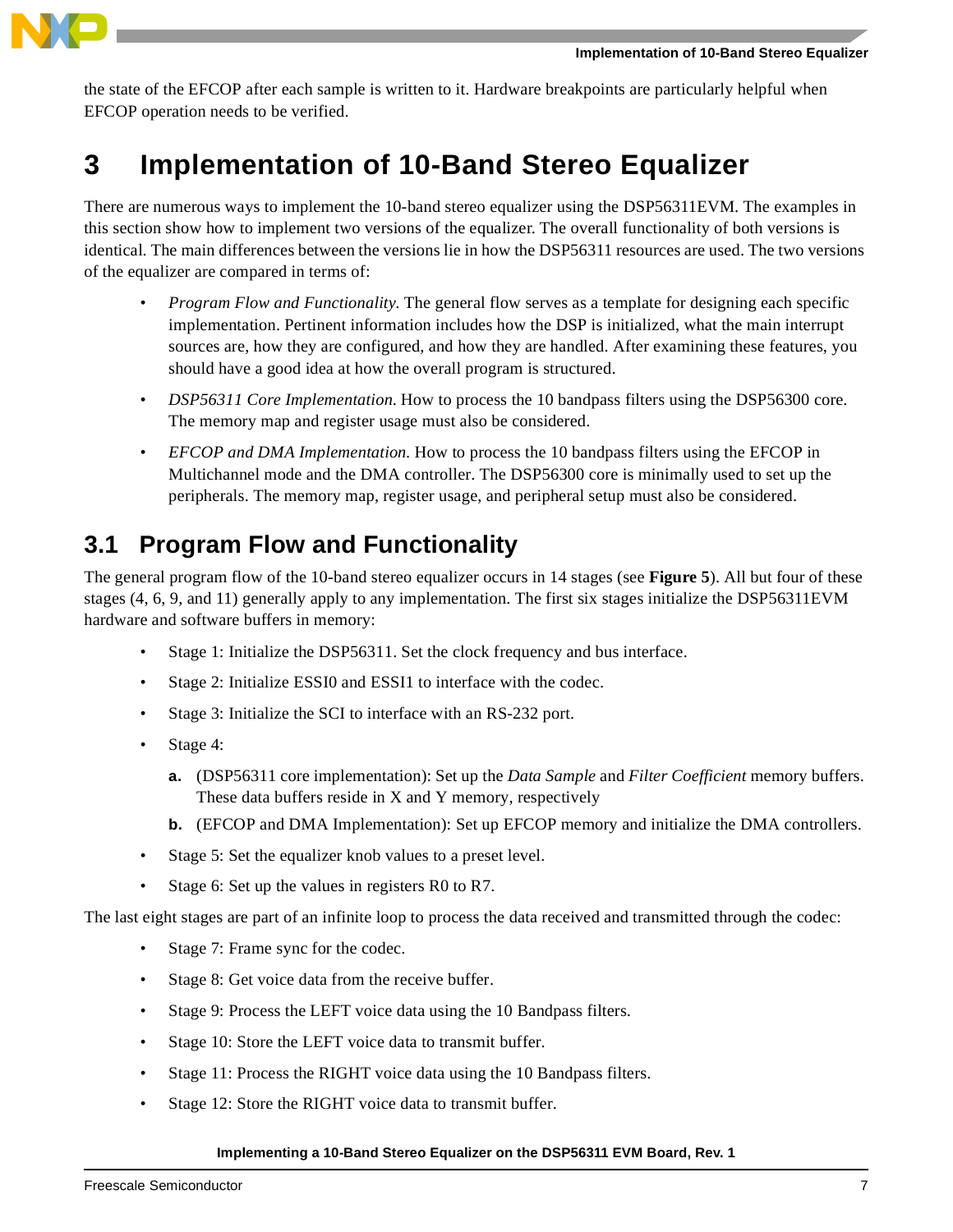- Stage 13: Using the equalizer knob values, adjust the gain values for each of the 10 bandpass filters.
- Stage 14: Using the equalizer knob value that sets the main volume, adjust the main volume settings of the codec.

### <span id="page-7-1"></span>**3.1.1 Equalizer Filter and Volume Gain**

After each of the 10 digital IIR bandpass filters in the 10-band stereo equalizer eliminates the frequencies not in its range, the output is scaled by its respective output gain. The 10 gain values (and main volume) are determined by user-settable values called *equalizer knob values*. 1 The equalizer knob values consist of eleven 8-bit values received through the Serial Communication Interface (SCI) and placed into a predetermined space in Y memory (see **[Figure 6](#page-8-0)**). The least significant five bits of the first ten knob values are used to select one out of 32 values in the filter gain table, ranging from –0.2 to 0.999 (see **[Example 16](#page-30-0)** on page -31). The least significant five bits of the last knob value are used to select 1 out of 32 values in the volume gain table, which are used to configure the volume setting in the codec (see **[Example 17](#page-31-0)** on page -32). Using interrupts, the SCI constantly updates the equalizer knob values in Y memory. In Stage 13, the knob values are used to update the runtime gain values. The 5 bit knob values function as indexes into the filter and volume Gain tables. The run-time gain values are then used in Stages 9 and 11 when the voice data is filtered. This process continually repeats.



**Figure 5.** General Program Flow

<span id="page-7-0"></span><sup>1.</sup> The equalizer GUI is used to set the equalizer knob values.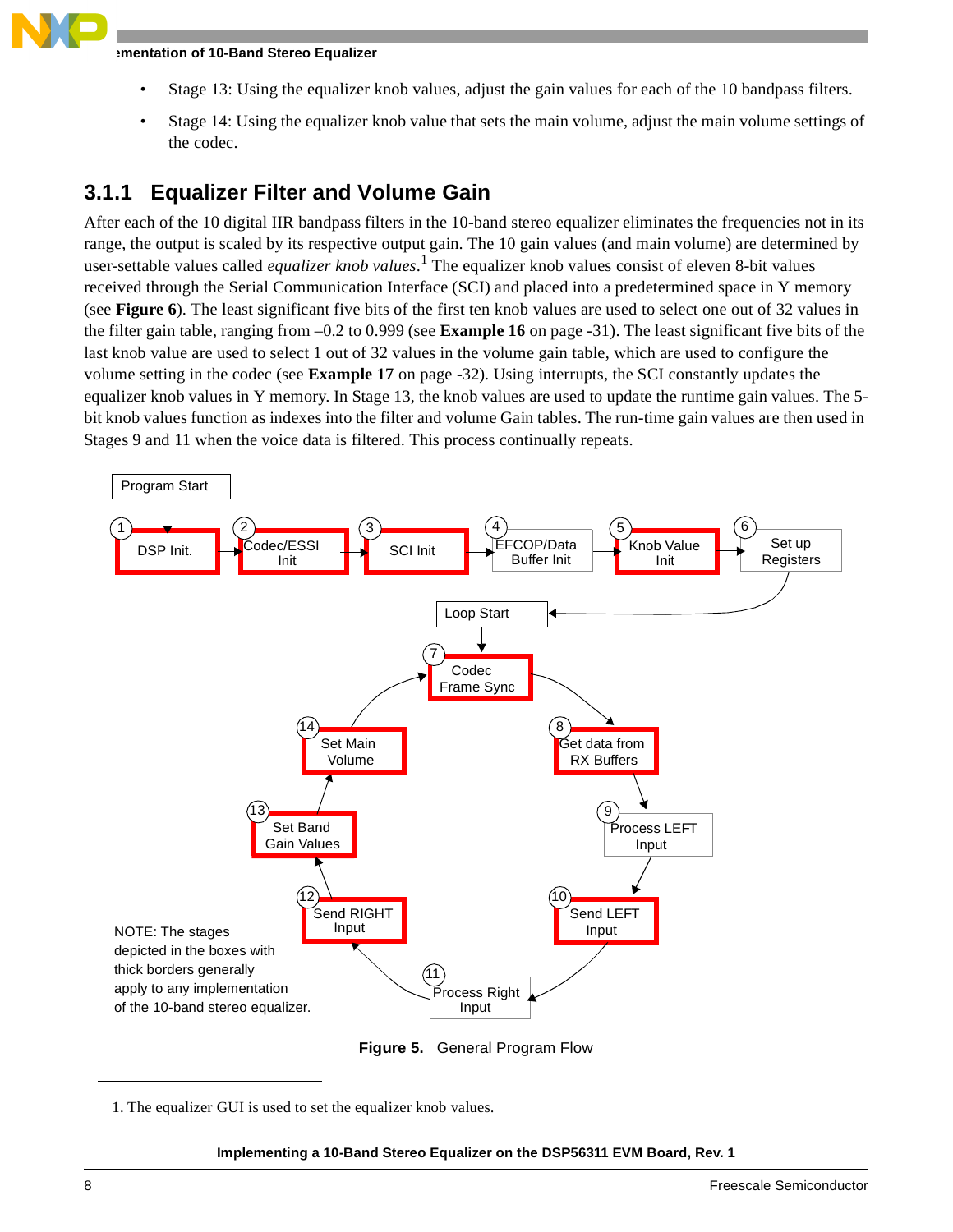



**Figure 6.** Knob and Gain Memory Areas

### <span id="page-8-0"></span>**3.1.2 Stage 1: DSP Initialization**

The first stage of the code, shown in **[Example 1](#page-8-1)**, initializes the following DSP memory address locations:

- *INIT\_PCTL*. Written to the Phase Lock Loop Control Register (PCTL) to set up the DSP56300 core operating frequency.
- *INIT\_BCR*. Written to the Bus Control Register (BCR) to control the external bus activity and bus interface unit operation.
- *START*. Marks the start of the program in program memory.

### **Example 1.** DSP Initialization

```
;******************************************************************************
       nolist
       include 'ioequ.asm'
       include 'intequ.asm'
       include 'ada_equ.asm'
        include 'vectors.asm'
       list
INIT_PCTL EQU $040006 ; Fcore=fcrystal*MF=12.288MHz*7=86 MHz
INIT_BCR EQU $012421
      org p:$400
START
;--------------------------
; DSP Initialization
;--------------------------
      movep #INIT_PCTL,x:M_PCTL ; PLL 7 X 12.288 = 86.016MHz
      movep #INIT_BCR, x:M_BCR ; AARx - 1 wait state
      ori #3, mr ; mask interrupts
      movec \#0, sp \qquad \qquad ; clear hardware stack pointer
      move #0, \text{omr} ; operating mode 0
```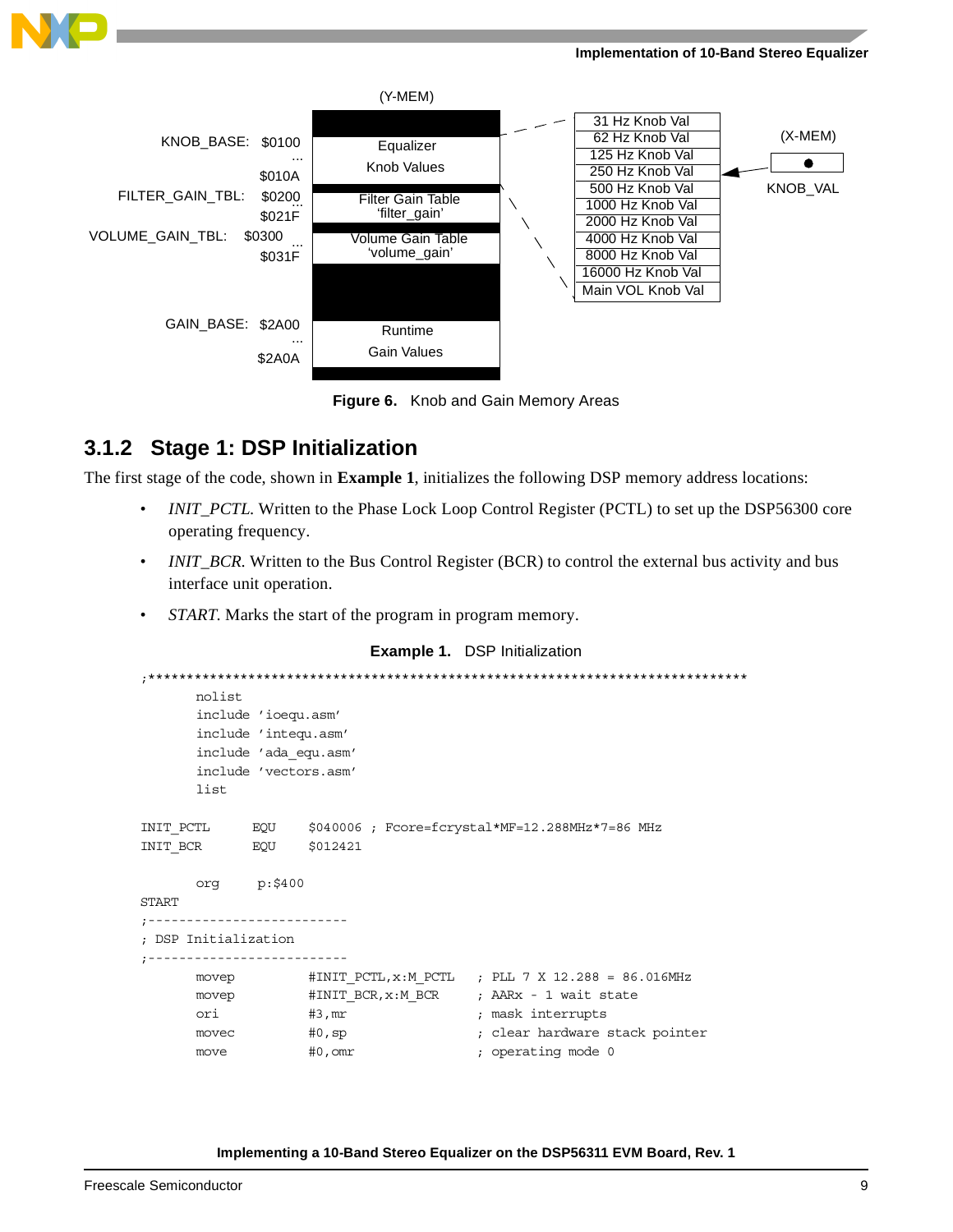

### **3.1.3 Stage 2: Codec/ESSI Initialization and Operation**

The second stage of the code, shown in **[Example 2](#page-9-0)**, sets up the codec on the DSP56311 EVM Board. The receive and transmit buffer pointers are set up first. Then the *ada\_init* procedure sets up the codec by initializing the ESSI0 and ESSI1 registers. For details, refer to *Programming the CS4218 CODEC for Use With DSP56300 Devices*  (AN1790/D).

|  | <b>Example 2. Codec/ESSI Initialization</b> |  |
|--|---------------------------------------------|--|
|--|---------------------------------------------|--|

<span id="page-9-0"></span>

| ; Codec Initialization |                                      |                                                   |
|------------------------|--------------------------------------|---------------------------------------------------|
| move                   | #RX BUFF BASE, x0                    |                                                   |
| move<br>move           | $x0, x: RX$ PTR<br>#TX BUFF BASE, x0 | ; Initialize the rx pointer                       |
| move<br>isr            | $x0, x:TX$ PTR<br>ada init           | ; Initialize the tx pointer<br>: Initialize codec |

The codec is configured to sample incoming data at a rate of 48,000 Hz. **[Figure 7](#page-10-0)** shows the data format between the ESSI interface and the codec. ESSI0 is configured for Network mode with two time slots. Slot 0 of the 32-bit frame always contains the Left Channel Word, while Slot 1 always contains the Right Channel Word.

Six ESSI0 interrupt service routines (ISRs) handle the ESSI0 receive and transmit interrupts. These ISRs are located in the ada init. asm file. A receive interrupt occurs at the end of each time slot, after each channel is serially shifted into the ESSI0 Receive Shift Register and then transferred to the Receive Data Register. The receive interrupt service routines place each word in the receive buffers into X memory (see **[Figure 7](#page-10-0)**). The 16-bit channel words are placed into the 16 most significant bits of the 24-bit memory word. The lower 8 bits are cleared. A transmit interrupt occurs at the beginning of each time slot. The transmit interrupt service routines place each word into the ESSI0 Transmit Data Register, where it is then transferred to the Transmit Shift Register and then serially shifted out of the DSP.

Stages 7 through 12 (**[Figure 5](#page-7-0)**) take the left and right channel words from the Receive Data Buffer (RX\_BUFF\_BASE), process them, and place the result into the Transmit Data Buffer (TX\_BUFF\_BASE) to be transmitted during the next codec data frame. T1 and T2 in **[Figure 7](#page-10-0)** represents the *maximum* time allowed to process each channel in order to be transmitted correctly during the following time frame. The Left Channel (**T1**) must be processed from the rising edge of the frame sync to the falling edge of the frame sync and placed into the Transmit Data Buffer in order to be transmitted on time. The Right Channel (**T2**) must be processed from the rising edge of the frame sync to the end of slot 0 of the next time frame and placed into the Receive Data Buffer. The restriction of the processing time for each channel is due to the design. With a core frequency of 86.016 MHz and a sampling rate of 48 kHz,  $T1 = 1794$  DSP clocks and  $T2 = 59,198$  DSP clocks.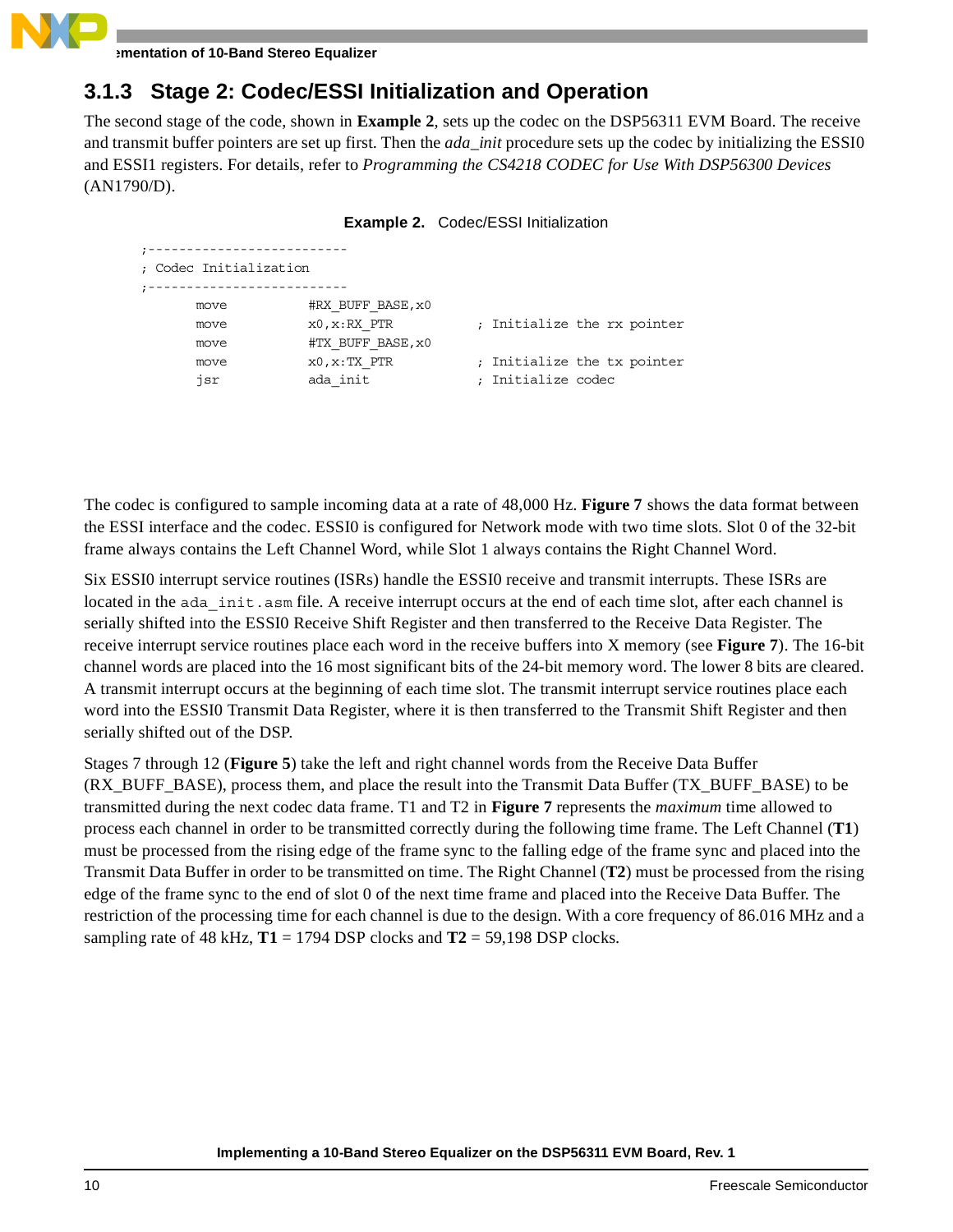





**Figure 7.** Codec Data Format and Layout in Memory

### <span id="page-10-0"></span>**3.1.4 Stage 3: SCI Initialization and Operation**

Stage 3 of the code, shown in **[Example 3](#page-10-1)**, initializes the following memory address locations:

- *INIT\_SCCR*. Written to the SCI Clock Control Register (SCCR) to set up the baud rate.
- *INIT\_SCR*. Written to the SCI Control Register (SCR) to control the serial interface operation.

<span id="page-10-1"></span>The Port E register (PCRE) is also configured to enable the SCI lines. Finally the pointer (KNOB\_VAL) to the equalizer knob values in Y memory is initialized.

### **Example 3.** SCI Initialization

| INIT SCCR            | EOU        | $$002010$ ; baud = Fcore/[64*(7(SCP)+1)*(CD+1)] |                               |  |
|----------------------|------------|-------------------------------------------------|-------------------------------|--|
| INIT SCR             | <b>EOU</b> | \$000b02                                        |                               |  |
|                      |            |                                                 |                               |  |
|                      |            |                                                 |                               |  |
| ; SCI Initialization |            |                                                 |                               |  |
|                      |            |                                                 |                               |  |
| movep                |            | #INIT SCCR, x:M SCCR                            | ; Initialize SCI              |  |
| movep                |            | #INIT SCR, x:M SCR                              |                               |  |
| movep                |            | $\sharp$ \$7, $x:M$ PCRE                        |                               |  |
| move                 |            | #KNOB BASE, r0                                  | ; Initialize the SCI pointer. |  |
| move                 |            | r0, x: KNOB VAL                                 |                               |  |

The SCI is configured to receive the equalizer knob values from the external PC (or other source). One ISR handles the SCI receive interrupt. A receive interrupt occurs when a byte is shifted into the SCI Receive Shift Register and then transferred to the Receive Data Register. The ISR places this byte in one of the equalizer knob value memory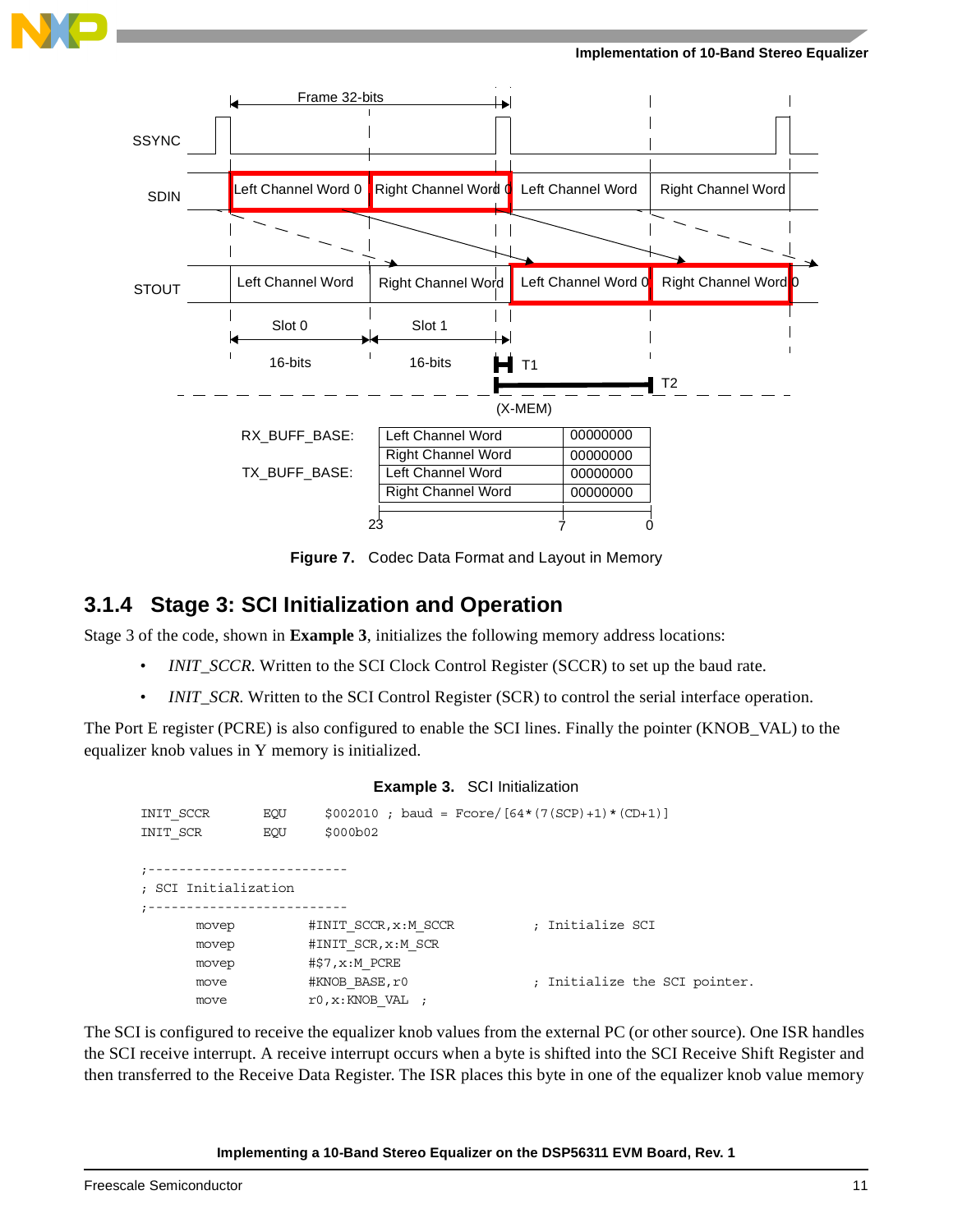

locations to which KNOB\_VAL points (see **[Figure 6](#page-8-0)**). The operation of the SCI ISR is very simple (as shown in the top half of **[Figure 8](#page-11-0)**).

- **1.** It saves a few core registers to the system stack.
- **2.** It reads the data byte from the SCI Receive Data Register.
- **3.** The character "Enter" (hex value 0xd) is used to reset the table pointer (KNOB VAL) to the equalizer knob value base (KNOB\_BASE).
- **4.** If the character "Enter" is read, KNOB\_VAL is set to equal KNOB\_BASE. Else if another character is read, then that character is put at the Y-Memory location pointed to by KNOB\_VAL.
- **5.** The core registers are then restored, and the interrupt exits.

In this programming example, the equalizer knob values come from the COM1 or COM2 port of a PC. The Equalizer GUI that allows the user to set the knob values sends the data pattern shown in the bottom half of **[Figure](#page-11-0)  [8](#page-11-0)**.



**Figure 8.** SCI Interrupt Service Routine and Incoming Data Pattern

### <span id="page-11-0"></span>**3.1.5 Stage 4: EFCOP Memory Initialization and DMA Setup**

Stage 4 of the code, shown in **[Example 4](#page-12-0)**, sets up the X and Y memories for this version of the implementation. The code in program memory does two things.

- Clears the  $x(n)$  and  $y(n)$  data buffers at DATA\_BASE\_L and DATA\_BASE\_R.
- Sets up the data buffer pointers in memory using DATA\_PTR.

**[Figure 9](#page-12-1)** shows the memory map for this implementation. The following areas of memory are specific to this implementation and have not been discussed in previous sections.

- *DATA\_BASE\_L and DATA\_BASE\_R*. These two areas in X memory hold the current data values for  $x(n)$  to  $x(n-2)$  and  $y(n)$  to  $y(n-2)$  for all 10 bandpass filters.
- *DATA\_PTR*. It is necessary to store the pointers to the memory areas. Storing these values in X memory means that one register can be assigned to save and restore the four data pointers when they're needed.
- *COEF\_BASE*. This area of Y memory contains the  $\alpha$ ,  $\beta$ , and  $\gamma$  coefficients for each of the 10 bandpass filters.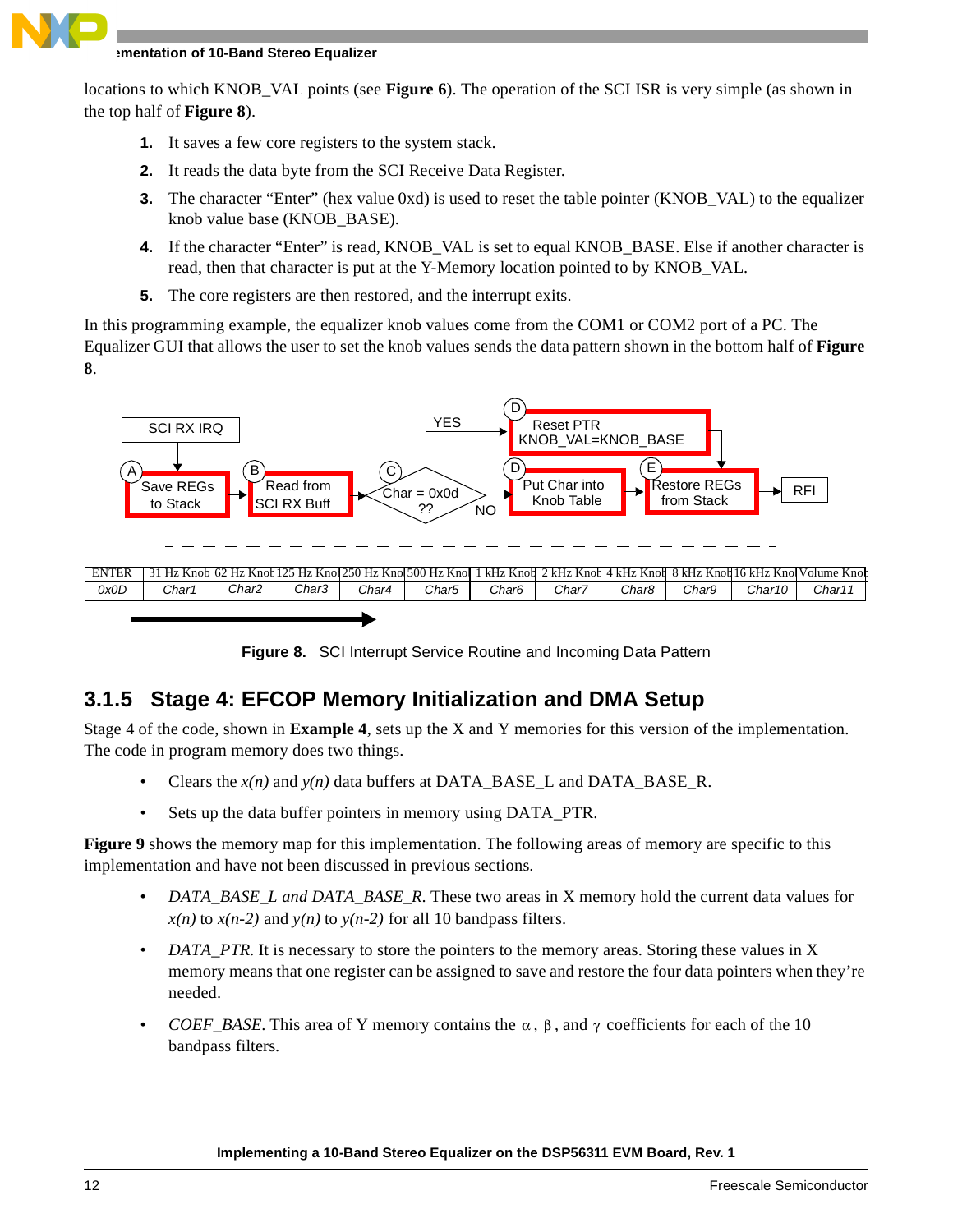





#### **Example 4.** Filter Parameter Setup

<span id="page-12-1"></span><span id="page-12-0"></span>

| orq     | V:FILTER GAIN TBL         |
|---------|---------------------------|
| include | 'filter gain'             |
| orq     | <b>y: VOLUME GAIN TBL</b> |
| include | 'volume qain'             |
| orq     | <b>y:COEF BASE</b>        |
| include | 'coeff'                   |
|         |                           |

```
;;;IN PROGRAM MEMORY;;;
;--------------------------
; Filter Parameter Setup
;--------------------------
      move #0,r0
      ;Clear the x(n) and y(n) Data Buffers
      move #DATA_BASE_L,r3
      rep #$68
      move r0, x: (r3) +; x:DATA_BASE_L+($00..$02) - x(n) left chan.
                   ; x:DATA_BASE_L+($40..$42) - y(n) left chan. 31 Hz
                   ; x:DATA_BASE_L+($44..$46) - y(n) left chan. 62 Hz
                   ; ....
                   ; x:DATA_BASE_L+($64..$66) - y(n) left chan. 16 kHz
      move #DATA_BASE_R,r3
      rep #$68
      move r0, x: (r3)+
```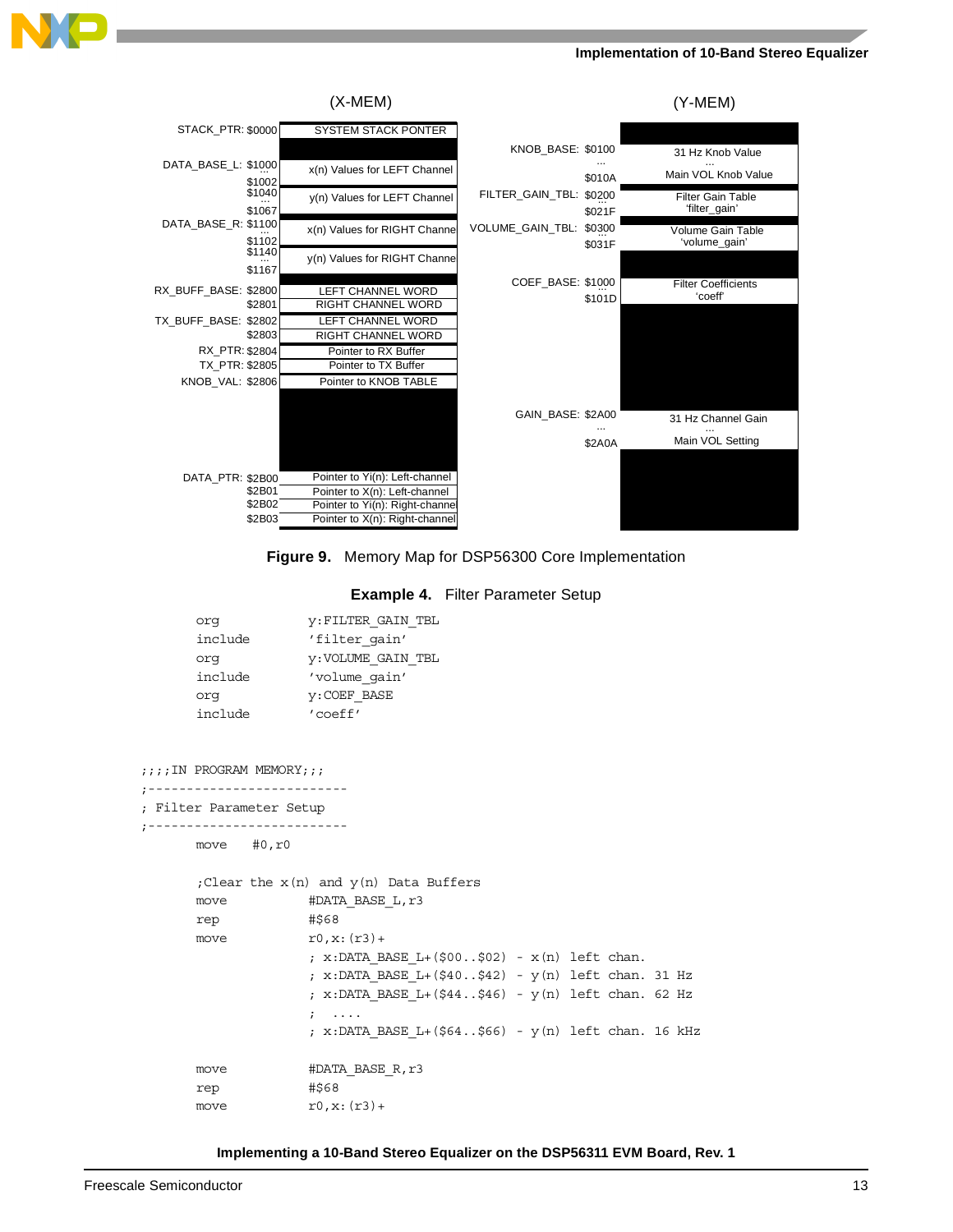

```
; x:DATA BASE R+($00..$02) - x(n) right chan.
             ; x:DATA BASE R+($40..$42) - y(n) right chan. 31 Hz
             ; x:DATA BASE R+($44..$46) - y(n) right chan. 62 Hz
             ; ....
            ; x:DATA BASE R + (564..566) - y(n) right chan. 16 kHz
; Setup Filter Data Buffers (and Pointers)
move #DATA PTR, r3
nop
move \#DATA_BASE_L+$40,r0 ; Yi(n):L-ch at x:DATA_BASE_L+$40
move r0, x: (r3) +move \#DATA_BASE_L,r0 ; X(n):L-ch at x:DATA_BASE_L
move r0.x:(r3)+move \#DATA_BASE_R+$40,r0 ; Yi(n):R-ch at x:DATA_BASE_R+$40
move r0, x: (r3)+
move \#DATA_BASE_R,r0 ; X(n):R-ch at x:DATA_BASE_R
move r0, x: (r3)
```
Next, we implement the 10-band stereo equalizer using the DSP56311 EFCOP to process the bandpass filters and DMA to transfer the DATA to/from the EFCOP. Stage 4 of the code, shown in **[Example 5](#page-14-0)**, sets up the X and Y memories for this implementation version. The code in program memory does the following:

- Clears the four EFCOP data buffers at FIR\_FDBA\_L, FIR\_FDBA\_R, IIR\_FDBA\_L, and IIR\_FDBA\_R.
- Sets up the EFCOP data buffer pointers in memory using FDBA\_PTR.

**[Figure 10](#page-13-0)** shows the memory map for this implementation.



<span id="page-13-0"></span>**Figure 10.** Memory Map for EFCOP/DMA Implementation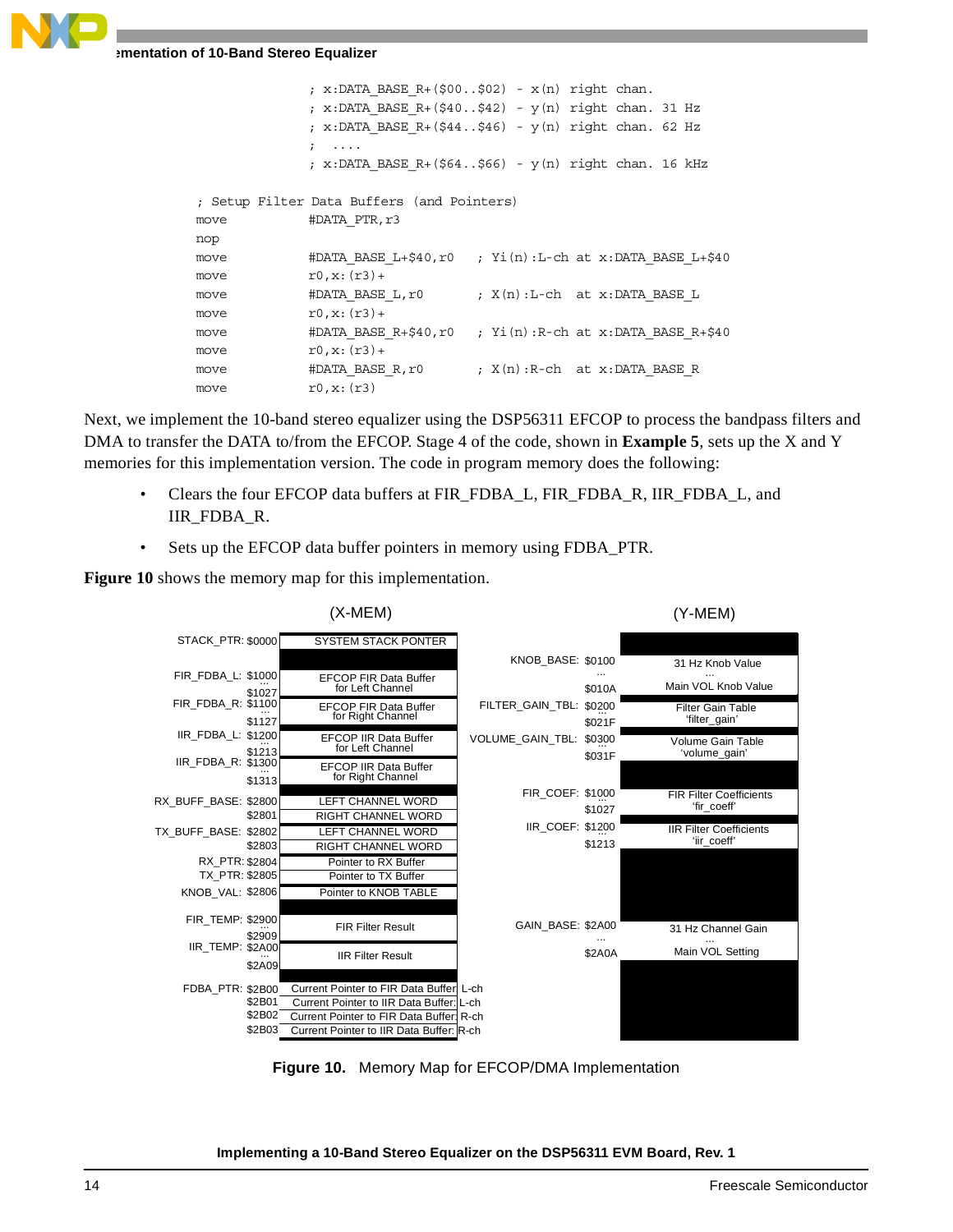

The following areas of memory are specific to this implementation and are not discussed in previous sections.

- *FIR\_FDBA\_L, FIR\_FDBA\_R*. These two areas in X memory hold the current left and right x(n) to x(n-2) data values for each of the 10 EFCOP filter channels.
- *IIR\_FDBA\_L, IIR\_FDBA\_R.* These two areas in X memory hold the current left and right y(n) to y(n-2) data values for each of the 10 EFCOP filter channels.
- *FIR\_TEMP*. This area in X memory holds the result from the EFCOP after it has processed the FIR part of the IIR filter. This area is 10 words long (one word for each of the 10 channels).
- *IIR\_TEMP*. This area in X memory holds the result from the EFCOP after it has processed the IIR part of the IIR filter. This area is 10 words long (one word for each of the 10 channels).
- *FDBA\_PTR*. Due to the nature of the program, it is necessary to store the FDBA register of the EFCOP after each use. This pointer saves and restores the correct data pointer values to the EFCOP.
- *FIR\_COEF*. This area of Y memory contains the  $\alpha$  coefficients for each of the 10 EFCOP channels.
- *IIR\_COEF*. This area of Y memory contains the  $\beta$  and  $\gamma$  coefficients for each of the 10 EFCOP channels.

<span id="page-14-0"></span>

| ;--------------------<br>; EFCOP Initialization |                                                              |  |  |  |  |
|-------------------------------------------------|--------------------------------------------------------------|--|--|--|--|
| move                                            | #0,r0                                                        |  |  |  |  |
|                                                 | ; Clear the EFCOP Data Buffer                                |  |  |  |  |
| move                                            | #FIR_FDBA_L, r3 ( ) FIR Left Channel                         |  |  |  |  |
| rep                                             | #40                                                          |  |  |  |  |
| move                                            | r0,x:(r3)+                                                   |  |  |  |  |
| move                                            | #FIR FDBA R, r3 ; FIR Right Channel                          |  |  |  |  |
| rep                                             | #40                                                          |  |  |  |  |
| move                                            | $r0, x: (r3) +$                                              |  |  |  |  |
| move                                            | #IIR_FDBA_L, r3 ; IIR Left Channel                           |  |  |  |  |
| rep                                             | #20                                                          |  |  |  |  |
| move                                            | $r0, x: (r3) +$                                              |  |  |  |  |
| move                                            | #IIR FDBA R, r3 ; IIR Right Channel                          |  |  |  |  |
| rep                                             | #20                                                          |  |  |  |  |
| move                                            | $r0, x: (r3) +$                                              |  |  |  |  |
|                                                 | ; Clear the Temporary Storage Areas                          |  |  |  |  |
| move                                            | #FIR TEMP,r3                                                 |  |  |  |  |
| rep                                             | #CHANNELS                                                    |  |  |  |  |
| move                                            | $r0, x: (r3) +$                                              |  |  |  |  |
| move                                            | #IIR TEMP, r3                                                |  |  |  |  |
| rep                                             | #CHANNELS                                                    |  |  |  |  |
| move                                            | $r0, x: (r3) +$                                              |  |  |  |  |
|                                                 | ; Setup EFCOP Data Buffers (and Pointers)                    |  |  |  |  |
| move                                            | #FDBA PTR, r3 (X mem) ; Base pointer for FDBA values (X mem) |  |  |  |  |

#### **Example 5.** EFCOP Memory Initialization

**Implementing a 10-Band Stereo Equalizer on the DSP56311 EVM Board, Rev. 1**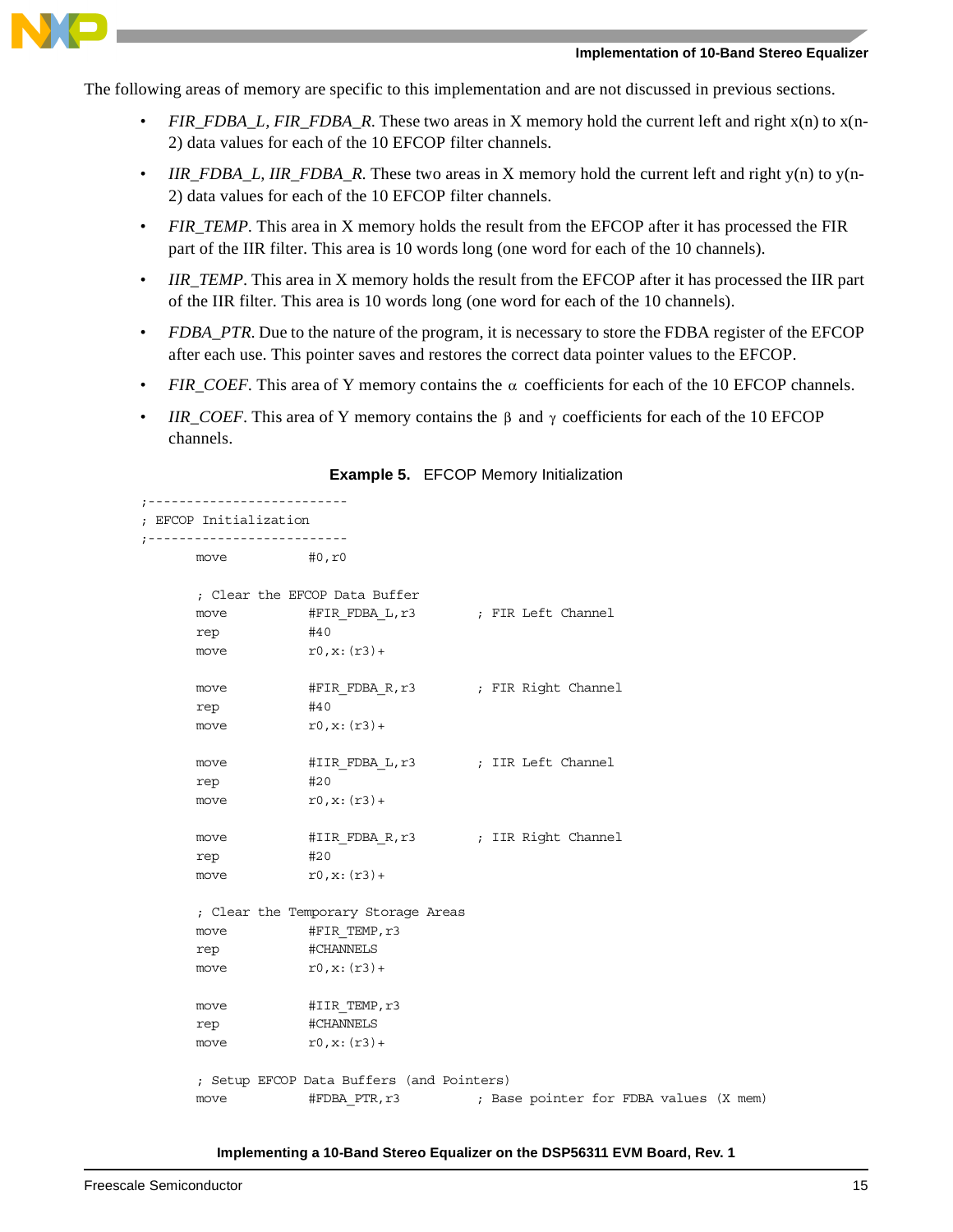```
move #FIR_FDBA_L,r0
move r0, x: (r3) +move #IIR_FDBA_L,r0
move r0, x: (r3) +move #FIR_FDBA_R,r0
move r0, x: (r3)+
move #IIR_FDBA_R,r0
move r0, x: (r3) +; Setup Channels in EFCOP
movep #CHANNELS-1, y:M_FDCH ; # of EFCOP Channels
```
### **3.1.6 Stage 5: Equalizer Knob Value Initialization**

Stage 5 of the code, shown in **[Example 6](#page-15-0)**, clears the memory spaces corresponding to the 'Runtime' gain Values by writing a 0x0 to them. The equalizer knob values in memory are then set with the value  $0x1F$  (for the filter gain values) and 0x10 (for the volume gain value).

```
;--------------------------
; Knob Value Initialization
;--------------------------
     ; Clear the 'Runtime' Gain Values in memory
     move #0, r0
     move #GAIN BASE, r3
     rep #11
     move r0, y: (r3)+
     ; Set equalizer knob values (for Filters)
     move #$00001f,r0 ; Set index into Filter Gain Table
     move x:KNOB BASE, r3
     rep #10
     move r0, y: (r3) +; Set equalizer knob values (for Volume)
     move #$000010,r0 ; Set index into Volume Gain Table
     nop
     move r0, y: (r3)+
```
### **3.1.7 Stage 6: Set up Registers R0 to R7**

<span id="page-15-1"></span>This implementation of the 10-band stereo equalizer uses all of the available DSP56300 core registers, as shown in **[Example 7](#page-15-1)**.

### **Example 7.** Register Usage

```
;--------------------------
; Setup Registers
;--------------------------
      ; R0 - IIR Coeff Pointer (30-word Buffer)
      move \#COEF BASE, r0 ; IIR Coeff for Left/Right Chan.
      move #29,m0
      ; R1 - Knob Value Pointer (11-word Buffer)
      move #KNOB_BASE, r1
```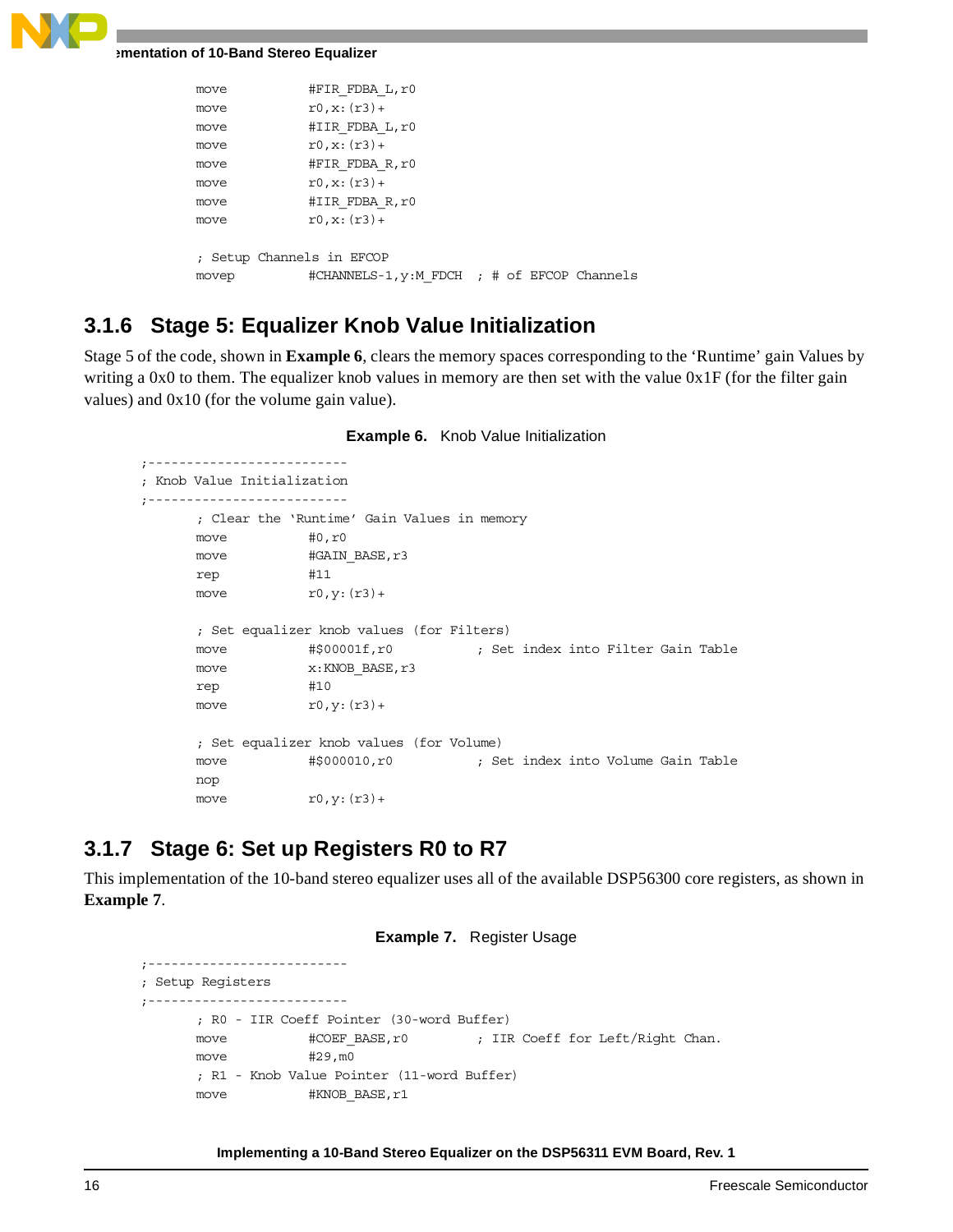

```
; R2 - Points to the Filter and Volume Gain Tables
move #FILTER GAIN TBL, r2
; R3 - 'Runtime' Filter Gain Pointer (11-word Buffer)
move #GAIN BASE, r3
move #10, m3
; R4 - Pointer to Yi(n) buffers (3-words * 10 Bands)
move #2, m4 ; Set y(n) modulo for 3 words
move #4, n4
; R5 - Pointer to X(n) buffer (3-words)
move #2, m5
; R6 - User Stack Pointer
move \qquad #STACK PTR, r6 ; initialize stack pointer.
move #-1, m6 ; linear addressing
; R7 - Holds Pointer Value for current Data Buffer (4-Words)
move #DATA_PTR,r7 ; Base pointer for Data values (X mem)
move #3, m7 ; Set the buffer to 4
```
The core register usage is as follows:

- *R0*. Pointer to filter coefficients in Y memory (30-word circular buffer)
- *R1*. Pointer to knob values in Y memory (11-word buffer)
- *R2*. Pointer to filter gain table and volume gain table in Y memory.
- *R3*. Pointer to filter gain values in Y memory (11-word buffer).
- *R4*. Pointer to Yi(n) data buffers in X memory. This register is used for both the left and right channels.
- *R5*. Pointer to X(n) data buffers in X memory. This register is used for both the left and right channels.
- *R6*. System stack pointer, primarily used for interrupt service routines. The routines can use this register to save and restore the state of regular code flow.
- *R7*. Pointer for the current data buffer pointers. This register helps store the *runtime* X(n) and Yi(n) data buffer pointer values in X memory (4-word buffer).

### **3.1.8 Stage 7, 8, 10, and 12: Codec Operation**

The code for Stages 7, 8, 10, and 12 is shown in **[Example 8](#page-16-0)**. Stages 7 through 14 make up an infinite loop that processes the left and right voice channels that are received. In Stage 7, the Receive Frame Sync bit (RFS) of the ESSI Status Register (SSISR) is used to start each loop. In Stage 8, the left and right voice data, stored at RX\_BUFF\_BASE, is moved to registers in the DSP. After the voice data from the left and right channels is processed, it is moved to TX\_BUFF\_BASE.

```
Example 8. Codec Code
;--------------------------
; START LOOP
;--------------------------
loop
      ; Get Left and Right Channel Data Bytes
      jset \#3, x : M SSISR0, * \qquad \qquad ; wait for RX frame sync
      jclr #3, x:M SSISR0,* ; wait for RX frame sync
     move x: RX BUFF BASE, x1 ; receive left
      move x: RX BUFF_BASE+1, y1 ; receive right
```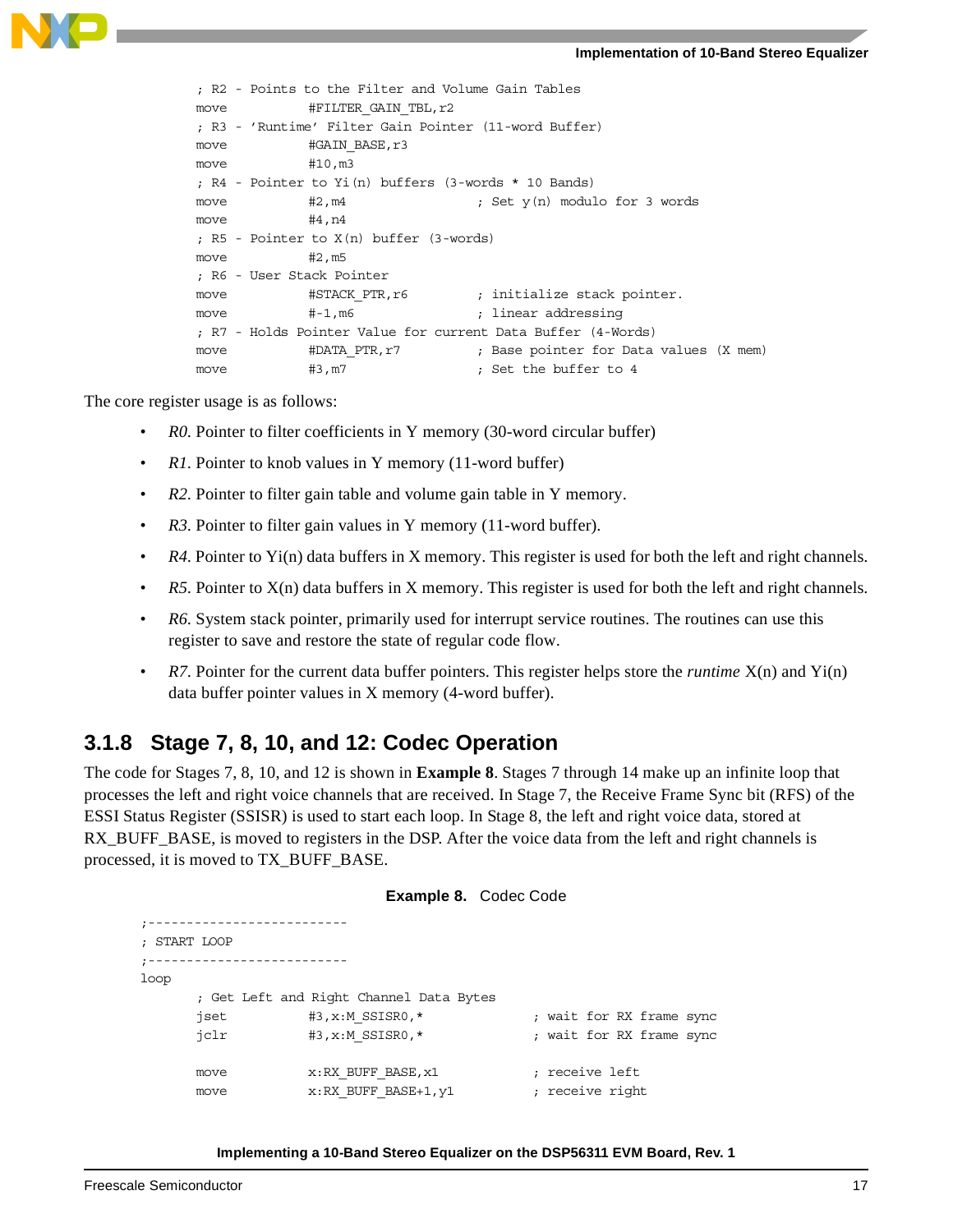```
;;; PROCESS LEFT INPUT code ;;;
     move a,x:TX_BUFF_BASE ; transmit left data byte
;;; PROCESS RIGHT INPUT code ;;;
     move b, x:TX_BUFF_BASE+1 ; transmit left data byte
```
### **3.1.9 Stage 9 and 11: Process Left/Right Input**

Processing of the left and right voice data bytes is practically identical. The only difference is the codec data bytes that are filtered. For a complete IIR filter to be implemented, the voice data must be processed using the EFCOP FIR and IIR types of filters. These two filter types (shown in **[Figure 11](#page-17-0)**) are used together to create two filtering phases. During the first phase, the FIR results for each of the 10 channels are calculated using the EFCOP. DMA 0 transfers the codec voice data sample to the EFCOP, and DMA 1 transfers the results to the FIR\_TEMP buffer. During the second phase, the IIR results for each of the 10 Channels are calculated. DMA 2 transfers the FIR results to the EFCOP, and DMA 3 transfers the final results to the IIR\_TEMP buffer in X memory (see **[Example](#page-18-0)  [9](#page-18-0)**). The results are then multiplied by their respective gain values and added together.



**Figure 11.** EFCOP IIR Block Diagram

<span id="page-17-0"></span>The FIR coefficients (in the fir\_coeff file *)* are multiplied by two. Similarly, the IIR coefficients (in the iir\_coeff file) are divided by four. These operations produce the correct multiplication factor while the EFCOP is processing the data in the IIR phase. The EFCOP IIR block diagram for a single channel (**[Figure 11](#page-17-0)**) shows the how the two EFCOP phases are related. The EFCOP in IIR mode is configured so that it scales the feedback terms by 8. The EFCOP also introduces a time delay when it is in FIR Multichannel mode. This is why at time  $x(n)$ , x(n–1) is processed instead. The channel gain, *Gi*, can be set to have a value between –0.2 and 0.999 (see **[Section](#page-7-1)  3.1.1**, *[Equalizer Filter and Volume Gain](#page-7-1)*, on page 8). A 3-tap FIR filter is used during the FIR filtering phase, implemented as follows:

- **1.** Set the filter count register (FCNT) to the length of the filter coefficients  $-1$  (that is, 2).
- **2.** Set the Data and Coefficient Base Address Pointers (FDBA, FCBA).
- **3.** Clear the ALU control register (FACR).
- **4.** Set the control and status register (FCSR):
	- $-$  FSCO = 0 (EFCOP filter coefficients are stored sequentially in memory)
	- $-$  FPRC = 1 (EFCOP starts processing with no state initialization)
	- $-$  FMLC = 1 (Multichannel Mode)
	- $-$  FOM = 00 (Real FIR filter)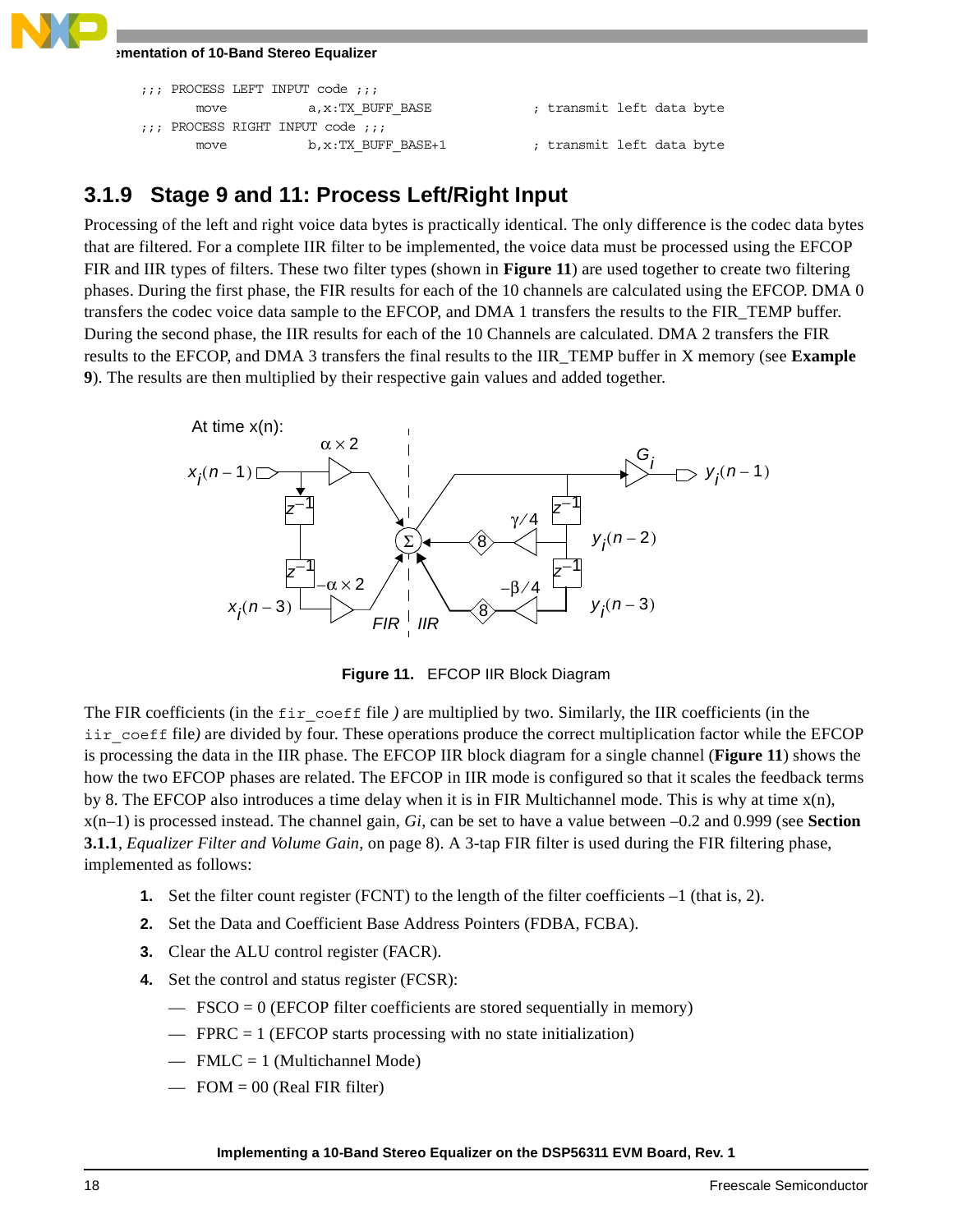

- $-$  FLT = 0 (FIR filter)
- $-$  FEN = 1 (Enable EFCOP)

A 2-tap IIR filter is used during the IIR filtering phase, implemented as follows:

- **1.** Set the filter count register (FCNT) to the length of the filter coefficients-1 (i.e. 1).
- **2.** Set the Data and Coefficient Base Address Pointers (FDBA, FCBA).
- **3.** Set the ALU control register (FACR).
	- $-$  FISL = 1 (Determines where Scaling is done)
	- $-$  FSCL = 01 (Scaling factor of 8)
- **4.** Set the control and status register (FCSR):
	- $-$  FSCO = 0 (EFCOP filter coefficients are stored sequentially in memory)
	- $\equiv$  FPRC = 1 (EFCOP starts processing with no state initialization)
	- $-$  FMLC = 1 (Multichannel Mode)
	- $-$  FLT = 1 (IIR filter)
	- $-$  FEN = 1 (Enable EFCOP)

#### **Example 9.** Use EFCOP and DMA to Process the Left Channel

```
;;; PROCESS LEFT INPUT
```

```
; Initialize EFCOP for FIR stage of LEFT input
lfstart
     movep #$000, y:M_FCSR ; Reset the EFCOP
     movep #FIR LEN-1, y: M FCNT ; Set the counter for 3 Coeffs
     movep x: (r7), y: M FDBA ; R7 = Current FIR Data Pointer
     movep #FIR_COEF,y:M_FCBA ; FIR Coeff Pointer
     movep #$000, y: M_FACR ; Clear the FACR
     movep #$0C1, y:M_FCSR ; Enable EFCOP
; Initialize DMA 0 (Data Samples -> EFCOP {FDIR Reg})
     movep #RX_BUFF_BASE,x:M_DSR0; DMA source is the sound data buffer
     movep #M_FDIR,x:M_DDR0 ; DMA Destination is the EFCOP (Y Mem)
     movep #CHANNELS-1, x:M DCO0 ; DMA Count in mode A
     movep #$8eAA44, x:M DCR0 ; Enable DMA Channel 0
; Initialize DMA 1 (EFCOP {FDOR Reg} -> FIR Temp Storage)
     movep #M_FDOR,x:M_DSR1 ; DMA source is the EFCOP (Y Mem)
     movep #FIR_TEMP, x: M_DDR1 ; DMA Destination is FIR_TEMP in X Mem
     movep #CHANNELS-1, x:M DCO1 ; DMA Count in mode A
     movep #$8EB2C1, x: M DCR1 ; Enable DMA Channel 1
; Wait for Completion of FIR Stage
      jclr #0,x:M_DSTR,* ; DMA 0 Finished
      jclr #1, x:M DSTR, * ; DMA 1 Finished
     movep y:M FDBA,x:(r7)+ ; Update FIR Data Pointer, and
                                     ; Point to IIR Data Pointer
; Initialize EFCOP for IIR stage of Left Input
     movep #$000, y:M_FCSR ; Reset the EFCOP
```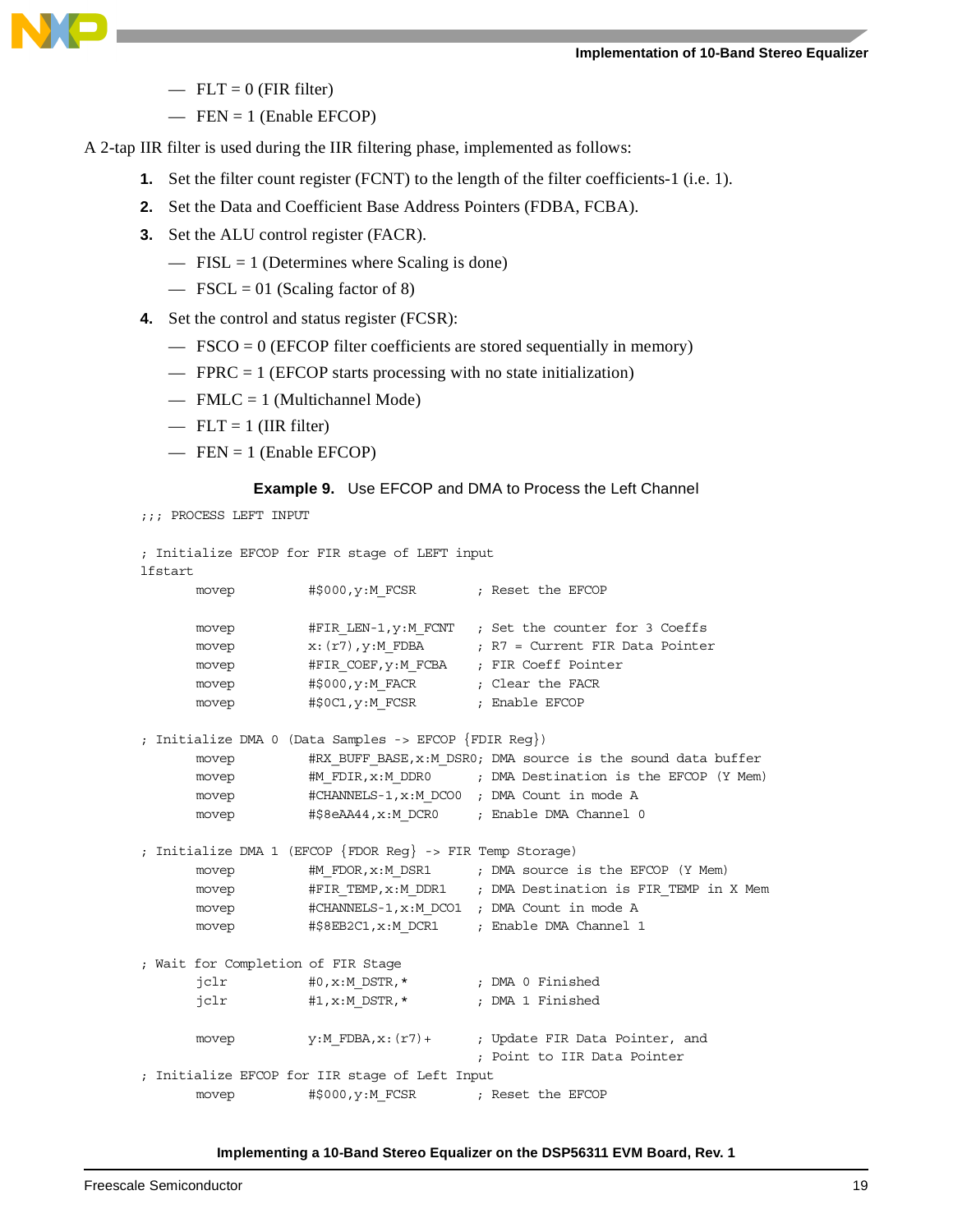

|          | movep                              |                                                           | #IIR_LEN-1, y: M_FCNT ; Set the Counter to 2 Coeffs.        |
|----------|------------------------------------|-----------------------------------------------------------|-------------------------------------------------------------|
|          | movep                              | x: (r7), y:M_FDBA                                         | ; R7 = Current IIR Data Pointer                             |
|          | movep                              | #IIR_COEF, y:M_FCBA                                       | ; IIR Coeff Pointer                                         |
|          | movep                              | #\$041,y:M FACR                                           | ; Set up Scaling factor                                     |
|          | movep                              | #\$0C3,y:M FCSR                                           | ; EFCOP enable                                              |
|          |                                    |                                                           |                                                             |
|          |                                    | ; Initialize DMA 2 (FIR Temp Storage -> EFCOP {FDIR Reg}) |                                                             |
|          | movep                              |                                                           | #FIR_TEMP, x:M_DSR2 ; DMA source is the sound data buffer   |
|          | movep                              | #M FDIR,x:M DDR2                                          | ; DMA Destination is the EFCOP (Y Mem)                      |
|          | movep                              |                                                           | #CHANNELS-1, x: M_DCO2 ; DMA Count in mode A                |
|          | movep                              | #\$8EAA54,x:M DCR2                                        | ; Enable DMA Channel 2                                      |
|          |                                    | ; Initialize DMA 3 (EFCOP {FDOR Reg} -> FIR Temp Storage) |                                                             |
|          | movep                              |                                                           | #M_FDOR, x:M_DSR3 ; DMA source is the EFCOP (Y Mem)         |
|          | movep                              |                                                           | #IIR TEMP, x: M DDR3 ; DMA Destination is FIR TEMP in X Mem |
|          | movep                              |                                                           | #CHANNELS-1, x:M DCO3 ; DMA Count in mode A                 |
|          | movep                              | #\$8EB2C1,x:M DCR3                                        | ; Enable DMA Channel 3                                      |
|          | ; Wait for Completion of IIR Stage |                                                           |                                                             |
|          | jclr                               | #2,x:M DSTR,*                                             | ; DMA 2 Finished                                            |
|          | jclr                               | #3,x:M_DSTR,*                                             | ; DMA 3 Finished                                            |
|          |                                    |                                                           |                                                             |
|          | movep                              | $y:M$ FDBA, $x:(r7)+$                                     | ; Update IIR Data Pointer, and                              |
|          |                                    |                                                           | ; Point to FIR Data Pointer                                 |
|          |                                    |                                                           | (Right Channel)                                             |
|          |                                    |                                                           |                                                             |
|          | ; Send out sound byte              |                                                           |                                                             |
|          | move                               | #IIR TEMP,r0                                              | ; Pointer to IIR values                                     |
|          | move                               | #GAIN BASE,r4                                             | ; Pointer to Gain values                                    |
|          |                                    |                                                           |                                                             |
|          | clr                                | $x: (r0) +$ , $x0$<br>а                                   | y: (r4) +, y0                                               |
|          | do                                 | #9, left out                                              |                                                             |
|          | mac                                | x0,y0,a                                                   | $x: (r0) + x0$ y: $(r4) + y0$                               |
| left out |                                    |                                                           |                                                             |
|          |                                    |                                                           |                                                             |
|          | macr                               | x0, y0, a                                                 |                                                             |
|          | move                               | a,x:TX BUFF BASE                                          | ; transmit left data byte                                   |

### **3.1.10 Stage 13 and 14: Setting Knob and Main Volume Gain Values**

Stages 13 and 14 are shown in **[Example 10](#page-19-0)**. During Stage 13, the equalizer knob values (at KNOB\_BASE) are used as indexes into the filter gain table. The gain values for the 10 filters come from this Table. During Stage 14, the last equalizer knob value is used as an index into the volume gain table. The codec controls the main volume for the system. If the knob value for the volume is between 0x0 to 0xF, then the output is attenuated (less sound). Attenuation is accomplished by reprogramming the upper control word (CTRL\_WD\_HI) for the codec. If the knob value for the volume is between  $0x10$  to  $0x1F$ , then gain is added (more sound). Gain is accomplished by reprogramming the lower control word (CTRL\_WD\_LO) for the codec. The value programmed to the codec is in the volume gain table.

**Example 10.** Setting Gain Values

```
; GET and SET new Band Gain Values
```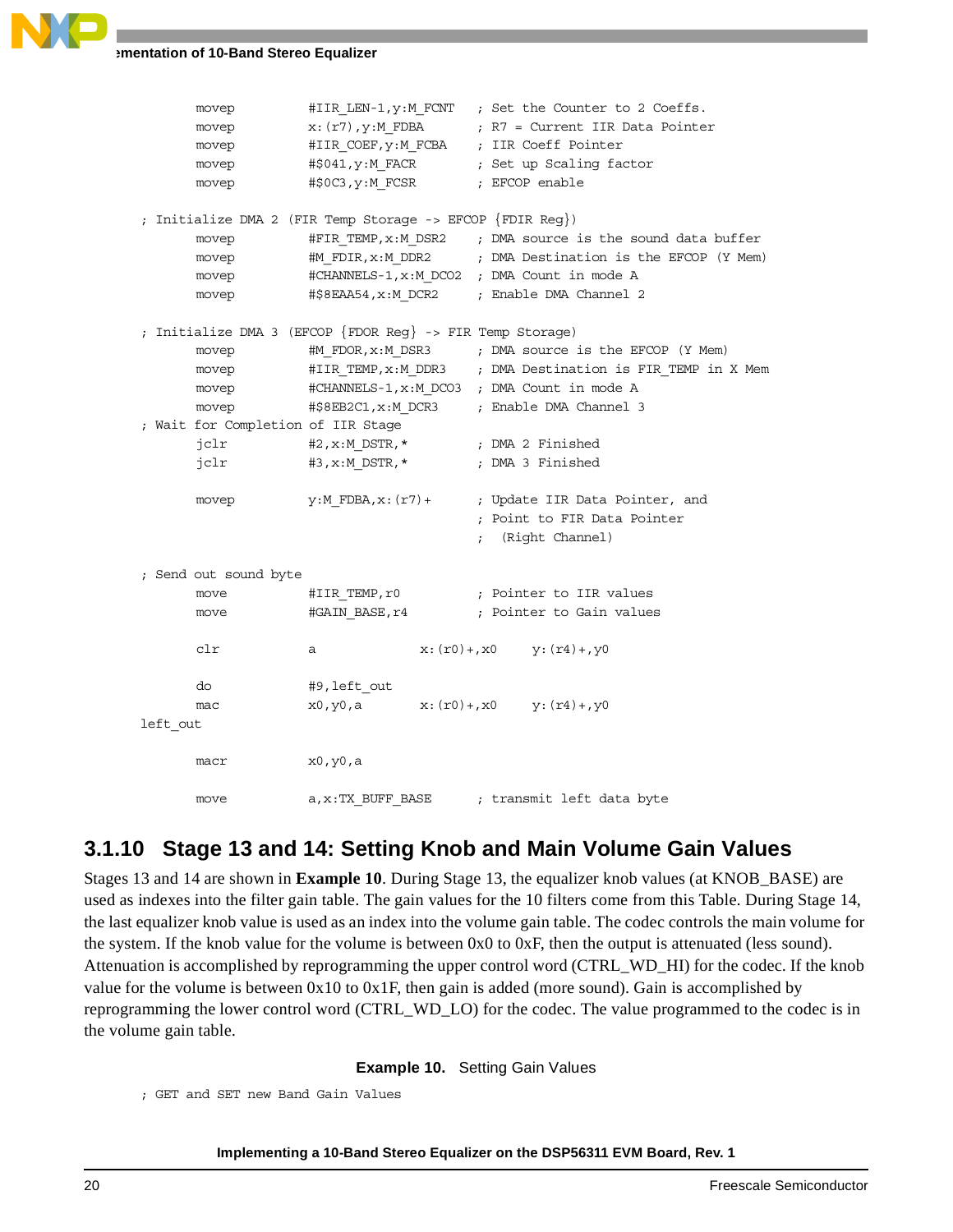

| bgain s   |      |                                                    |                                          |
|-----------|------|----------------------------------------------------|------------------------------------------|
|           | move | #KNOB BASE, r1                                     | ; Pointer to equalizer knob values.      |
|           | move | #FILTER GAIN TBL, r2                               | ; Pointer to Filter Gain Table.          |
|           | move | #GAIN BASE, r3                                     | ; Pointer to 'runtime' gain values.      |
|           |      |                                                    |                                          |
|           | clr  | а                                                  |                                          |
|           | do   | #10, bgain                                         | ; 10 Knobs for 10 Filter Channels        |
|           | move | $y: (r1) +$ , a                                    | ; 1. Get Knob Value.                     |
|           | and  | #\$00001F,a                                        | : 2. Mask for lowest 5 bits.             |
|           | move | a1, n2                                             | ; 3. Set index into Filter Gain Table.   |
|           | move | y: (r2+n2), r0                                     | ; 4. Use index to get Filter Gain Value. |
|           | move | $r0, y: (r3) +$                                    | ; 5. Update 'runtime' Filter Gain Value  |
| bgain     |      |                                                    |                                          |
| vgain s   |      |                                                    |                                          |
|           | move | #VOLUME GAIN TBL, r2; Pointer to Volume Gain Table |                                          |
|           | move | $y: (r1) + a$                                      | ; 1. Get Knob Value.                     |
|           | and  | #\$00001F,a                                        | ; 2. Mask for lowest 5 bits.             |
|           | move | a1, n2                                             | ; 3. Set index into Volume Gain Table.   |
|           | move | y: (r2+n2), r0                                     | ; 4. Use index to get Volume Gain Value. |
|           | move | $r0, y: (r3) +$                                    | ; 5. Update 'runtime' Volume Gain Value  |
|           |      |                                                    |                                          |
|           | cmp  | #\$00000F,a                                        | ; If index=0x0-0xF, attenuate the output |
|           | jle  | vol atten                                          | ; If index = 0x10-0x1F, add gain         |
|           | move | #\$000300,r1                                       |                                          |
|           | move | r0, x: CTRL WD LO                                  |                                          |
|           | move | $r1, x:$ CTRL WD HI                                |                                          |
|           | jmp  | vqain                                              |                                          |
| vol atten |      |                                                    |                                          |
|           | move | #\$000000,r1                                       |                                          |
|           | move | $r0, x:$ CTRL WD HI                                |                                          |
|           | move | $r1, x:$ CTRL WD LO                                |                                          |
| vgain     |      |                                                    |                                          |
|           | jsr  | init codec                                         | ; Send Control Word to CODEC             |

The KNOB TABLE discussed earlier sets the gain values for the 10 bandpass filters and the main volume. Four spaces in memory are used in the stages.

- *KNOB BASE*. Base of the 11-word equalizer knob value area in Y memory. The values in this memory area are ASCII values sent from the COM port on the PC. These values are the indexes to the filter and volume gain tables.
- *FILTER\_GAIN\_TBL*. Filter gain values in Y memory. This table is contains 32 words ranging from the values of –0.2 to 0.999 (see **Section 6**, *[Coefficients and Gain Table Files](#page-27-0)*, on page 28).
- *VOLUME\_GAIN\_TBL*. Volume setting values in Y memory. This table is made up of 32 words. The lower 16 words contain configuration settings for the lower 16 bits of codec control data. The upper 16 words contain configuration settings for the upper 16 bits of codec control data (see **[Section 6](#page-27-0)**, *[Coefficients and Gain Table Files](#page-27-0)*, on page 28).
- *GAIN\_BASE*. 10-word Y memory table that contains the currently selected runtime gain values. The code in **[Example 10](#page-19-0)** show how this table is updated.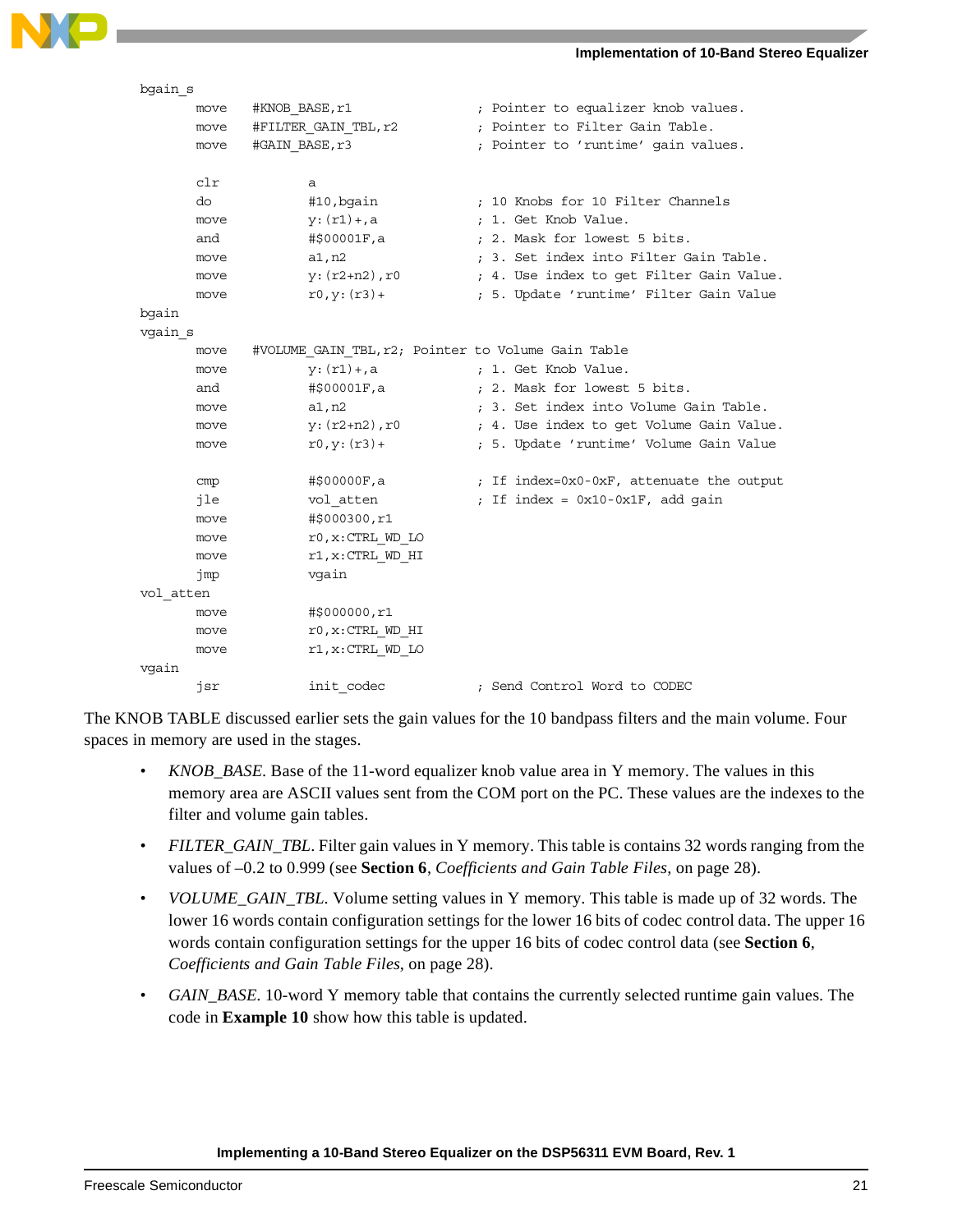**Equalizer Graphical User Interface (GUI)**

## **4 Equalizer Graphical User Interface (GUI)**

A simple GUI sets the gain values for each of the bandpass filters and the main volume. This GUI runs under the Windows NT/98 OS. **[Figure 12](#page-21-0)** shows the initial state of the equalizer GUI. This section discusses the GUI operation and the development of this GUI using Microsoft Visual Basic®.



**Figure 12.** Equalizer Graphical User Interface

## <span id="page-21-0"></span>**4.1 GUI Operation**

The GUI interface consists of the following:

- Eleven equalizer knobs (represented as scroll bars) on the face of the GUI; 10 to set the gain values of the bandpass filters and 1 to set the main volume.
- A status line to display messages to the user. It is currently not used for anything
- Frequency table On/Off checkbox to bring up a small dialog box that allows the user to change the knob values of the 10 bandpass filters' gain. When a certain frequency is checked, the corresponding knob changes to the very top position (a gain of 1). The opposite happens when it is unchecked (see **[Figure 13](#page-22-0)**).
- **Setup** and **Exit** buttons to bring up a dialog window that allows the user to change the communications port on the PC.

The bandpass filter gain ranges from 0 to 1, with 0 at the bottom position and 1 at the top. Each knob allows you to select from 1 of 16 different positions (gain values). Setting the scroll bar to the top causes the gain to be 1. Hence, the frequencies of that particular band passes through. Setting the scroll bar to the bottom causes the gain to be 0. Hence, the frequencies of that particular band is removed (or limited).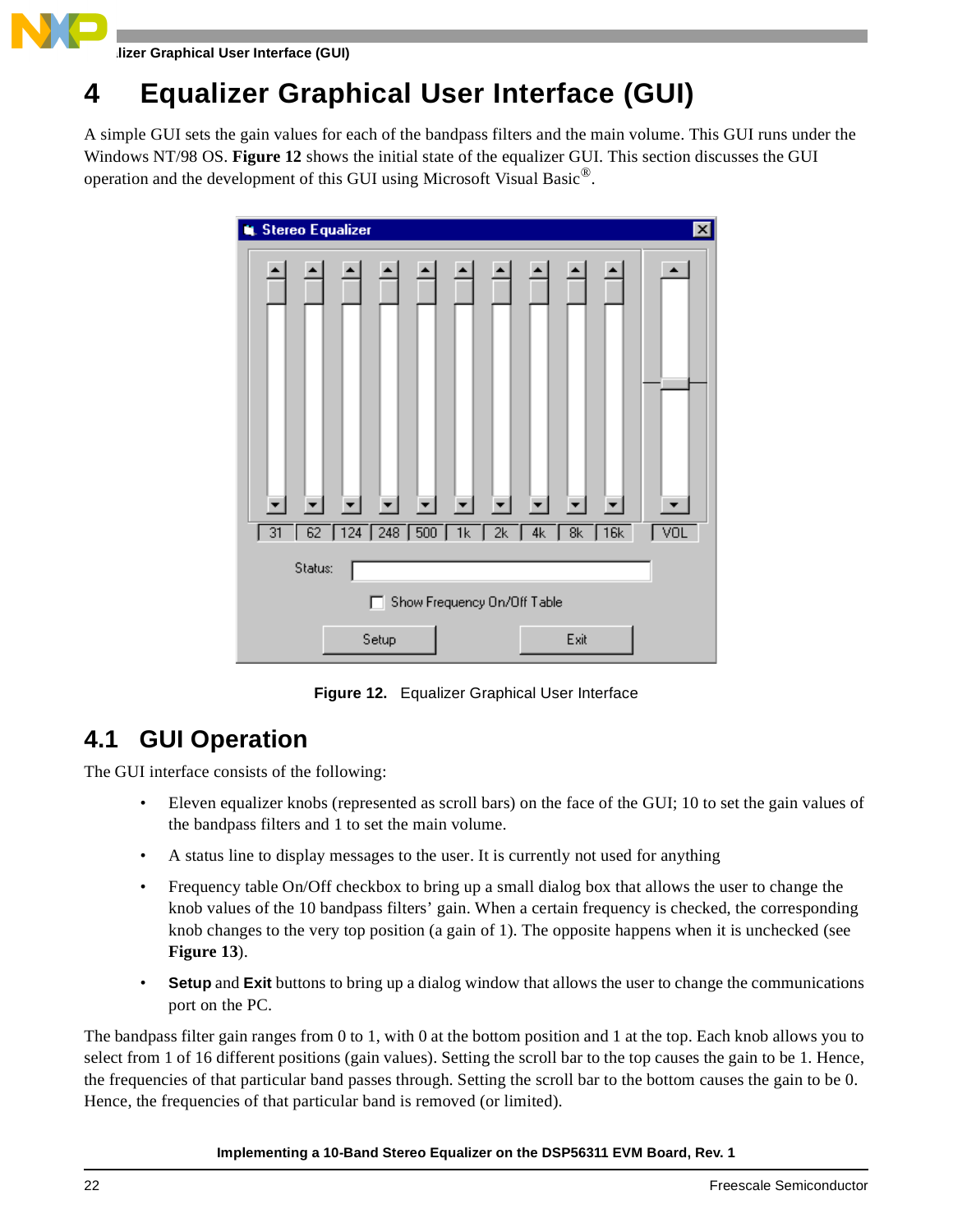

### **Equalizer Graphical User Interface (GUI)**

The main volume knob has 32 positions that can be selected. Sixteen of these positions gradually decrease the main volume, while 15 increase the main volume. There is one knob position that does not affect the main volume.

| <b>N.</b> Frequen <b>XI</b>        |                                                  |
|------------------------------------|--------------------------------------------------|
| $\nabla$ 33 Hz<br>$\nabla$ 62 Hz   | <b>UL</b> CommPort Configuration<br>$\mathsf{x}$ |
| $\nabla$ 124 Hz                    | Com Port<br>$G$ Com1                             |
| $\nabla$ 248 Hz<br>$\nabla$ 500 Hz | <br>$C$ Com2                                     |
| $\nabla$ 1 kHz                     | $C_{L}$ Com3<br>Cancel                           |
| $\nabla$ 2 kHz<br>$\nabla$ 4 kHz   | $C_{\cdot}$ Com4                                 |
| $\nabla$ 8 kHz                     |                                                  |
| $\nabla$ 16 kHz                    |                                                  |

**Figure 13.** Frequency Table and COM Port Configuration

### <span id="page-22-0"></span>**4.2 GUI Development**

The equalizer GUI is implemented in Microsoft Visual Basic®, mainly because this very simple programming language provides good access to the communications port of a personal computer running Microsoft Windows. This section briefly describes the code written for the GUI. It is assumed that you know how to use Microsoft Visual Basic 4.0

### **4.2.1 Equalizer Form**

<span id="page-22-1"></span>The Equalizer Form is the main GUI form (see **[Figure 12](#page-21-0)**). Several procedures are associated with this form, but only two are key to its functionality: Band\_Change() and Send\_Data(). **[Example 11](#page-22-1)** shows these two procedures.

```
Example 11. Baud_Change() and Send_Data() Procedures
```

```
Private Sub Band_Change(Index As Integer)
     BandVal(Index).Caption = Format(31 - Band(Index).Value)
     Call Send_Data
End Sub
Private Sub Send_Data()
     ' Send Gain info to DSP
     If MSComm1.PortOpen Then
         ' First, Send Reset Character
         MSComm1.Output = Chr$(13)
        For Knob = 0 To 10 Step 1
             MSComm1.Output = Chr$((31 - Band(Knob).Value) + 32)
         Next Knob
     End If
End Sub
```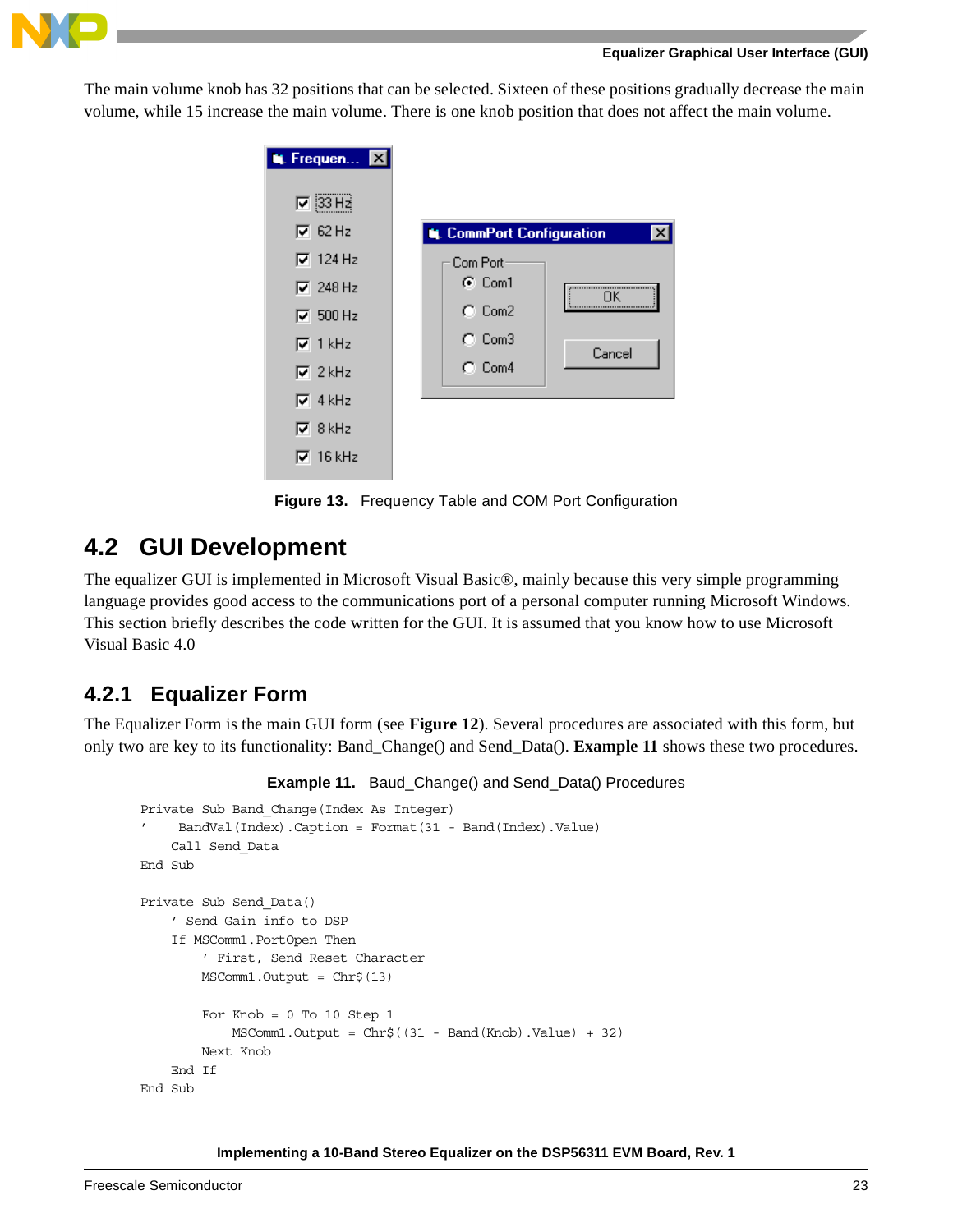

### **Using the EFCOP in Multichannel Mode**

The 11 knobs (scroll bars) form an object array element named *Band*. The Band\_Change() procedure is called when one of the equalizer knobs changes its value. This procedures invokes the Send\_Data procedure, which uses the MSComm1 object to transmit ASCII characters out of the specified communications port. The value 0x0d is sent out first. Then the position value for each knob is read and sent out, starting with the 33 Hz knob (see **[Example 8](#page-11-0)** on page -12).

### **4.2.2 Frequency Table Form**

<span id="page-23-0"></span>**[Example 12](#page-23-0)** shows the main procedure for this form.

**Example 12.** Check1\_Click Procedure

```
Private Sub Check1_Click(Index As Integer)
    If Check1(Index).Value = 1 Then
         Form1.Band(Index).Value = 0
    ElseIf Check1(Index).Value = 0 Then
         Form1.Band(Index).Value = 15
    End If
End Sub
```
The 10 checkboxes form an object array element named 'Check1'. The Check1\_Click() procedure changes the equalizer knob values.

### **4.2.3 Communications Port Settings Form**

The code for the communications port settings form changes the communications port value in the MSComm1 object.

## **5 Using the EFCOP in Multichannel Mode**

The EFCOP peripheral module functions as a general-purpose, fully programmable filter. It has optimized modes of operation to perform real and complex impulse response (FIR) filtering, infinite impulse response (IIR) filtering, adaptive FIR filtering, and multichannel FIR filtering. As **[Figure 14](#page-24-0)** shows, the EFCOP comprises these main functional blocks:

- Peripheral module bus (PMB) interface, including:
	- Data input buffer
	- Constant input buffer
	- Output buffer
	- Filter counter
- Filter data memory (FDM) bank
- Filter coefficient memory (FCM) bank
- Filter multiplier accumulator (FMAC) machine
- Address generation
- Control logic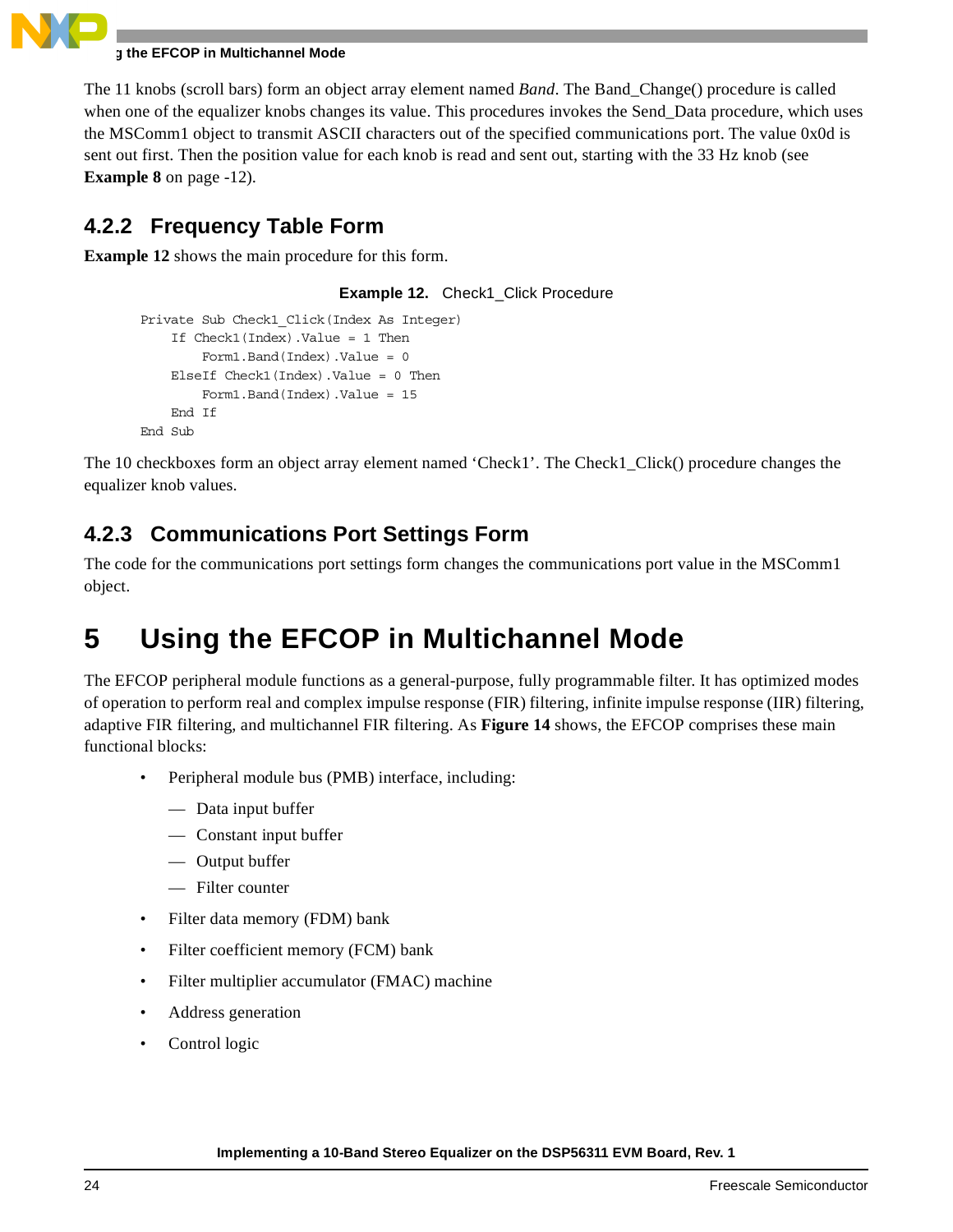



**Figure 14.** EFCOP Block Diagram

### <span id="page-24-0"></span>**5.1 EFCOP Registers**

This section documents the registers for configuring and operating the EFCOP (see **[Table 3](#page-24-1)**). For details on these registers, consult the *DSP56311 User's Manual* (DSP56311UM/D)

<span id="page-24-1"></span>

| <b>Register Name</b>                       | <b>Description</b>                                                                                                                                                                                 |
|--------------------------------------------|----------------------------------------------------------------------------------------------------------------------------------------------------------------------------------------------------|
| Filter Data Input                          | A FIFO four words deep and 24-bits wide for DSP-to-EFCOP data transfers. Data from the                                                                                                             |
| Register (FDIR)                            | FDIR is transferred to the FDM for filter processing.                                                                                                                                              |
| <b>Filter Data Output</b>                  | A 24-bit wide register for EFCOP-to-DSP data transfers. Data is transferred to the FDOR after                                                                                                      |
| Register (FDOR)                            | processing of all filter taps completes for a specific set of input samples.                                                                                                                       |
| Filter K-Constant Input<br>Register (FKIR) | A 24-bit register for DSP-to-EFCOP constant transfers.                                                                                                                                             |
| Filter Count (FCNT)<br>Register            | A 24-bit register that specifies the number of filter taps. The EFCOP address generation logic<br>uses the count stored in the FCNT register to generate correct addressing to the FDM and<br>FCM. |
| <b>EFCOP Control Status</b>                | The DSP56300 core uses this 24-bit read/write register to program the EFCOP and to                                                                                                                 |
| Register ( <b>FCSR</b> )                   | examine the status of the EFCOP module.                                                                                                                                                            |
| <b>EFCOP ALU Control</b>                   | The DSP56300 core uses this 24-bit read/write register to program the EFCOP data ALU                                                                                                               |
| Register (FACR)                            | operating modes.                                                                                                                                                                                   |
| <b>EFCOP Data Buffer</b>                   | The DSP56300 core uses this 16-bit read/write register to indicate to the EFCOP the data                                                                                                           |
| Base Address (FDBA)                        | buffer base start address pointer in FDM RAM.                                                                                                                                                      |
| <b>EFCOP Coefficient Buffer</b>            | The DSP56300 core uses this 16-bit read/write register to indicate the EFCOP coefficient                                                                                                           |
| Base Address (FCBA)                        | buffer base start address pointer in FCM RAM.                                                                                                                                                      |

**Table 3.** EFCOP Registers Accessible Through the PMB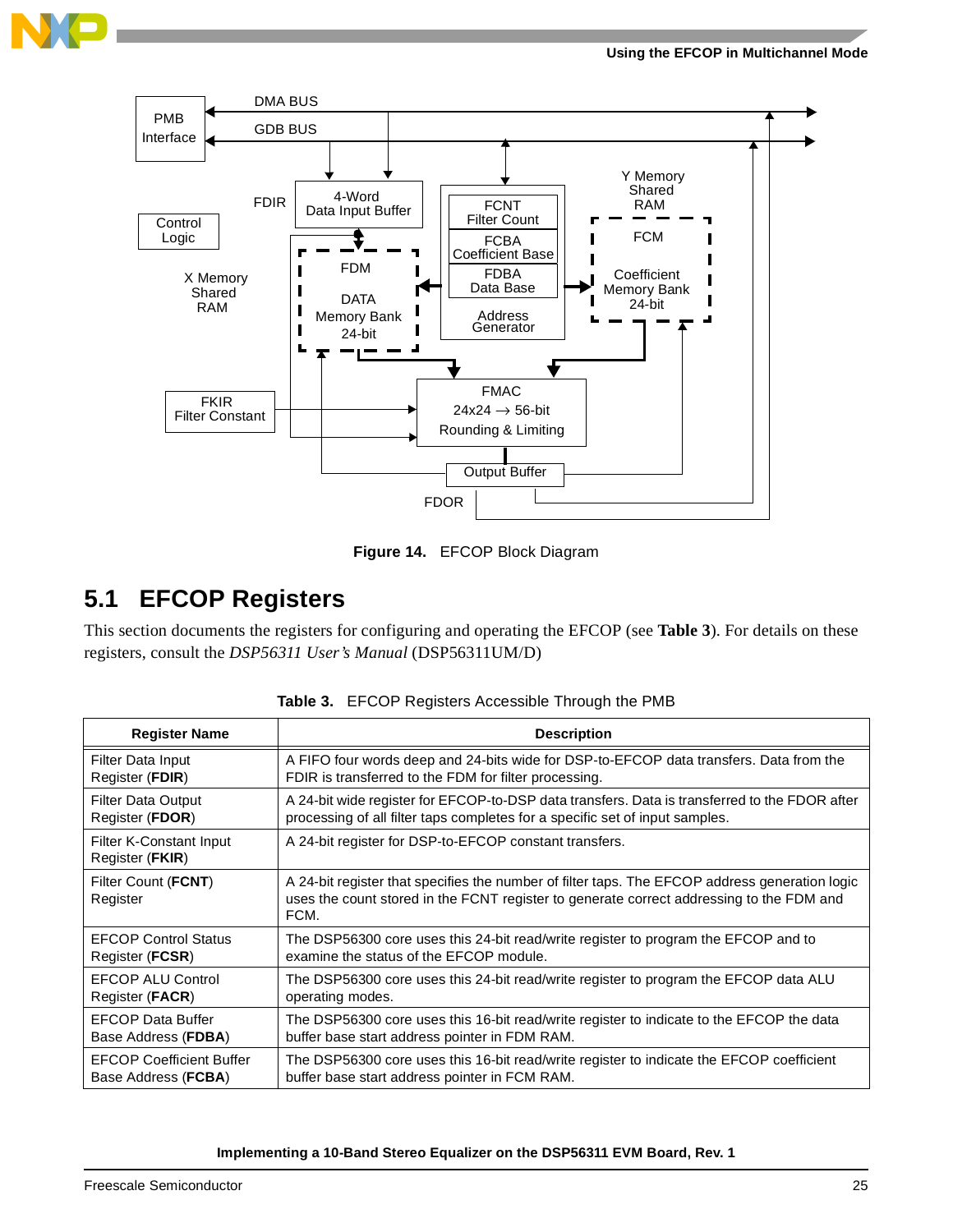

|  |  | Table 3. EFCOP Registers Accessible Through the PMB (Continued) |  |
|--|--|-----------------------------------------------------------------|--|
|--|--|-----------------------------------------------------------------|--|

| <b>Register Name</b> | <b>Description</b>                                                                       |
|----------------------|------------------------------------------------------------------------------------------|
| Decimation/          | A 24-bit register that sets the number of channels in Multichannel mode and the filter   |
| <b>Channel Count</b> | decimation ratio. The EFCOP address generation logic uses this information to supply the |
| Register (FDCH)      | correct addressing to the FDM and FCM.                                                   |

## **5.2 EFCOP Programming for Multichannel Mode**

This section discusses how to program the EFCOP to process multiple channels (Multichannel mode) and shows how the filter coefficients should be set up in memory. EFCOP operation is determined by the control bits in the FCSR. Multichannel mode is selected by setting FCSR[FMLC]. The number of channels to process is one plus the number in the FDCH[FCHL] bits. Further filtering operations are enabled via the appropriate bits in the FACR. After the FCSR is configured, enable the EFCOP by setting FCSR[FEN]. To ensure proper EFCOP operation, most FCSR bits must not be changed while the EFCOP is enabled.

For each time period, the EFCOP receives the samples for each channel sequentially. This is repeated for consecutive time periods. Filtering is performed with the same filter or different filters for each channel using the FCSR[FSCO] bit. If FCSR[FSCO] is set, the same set of coefficients is used for all channels. If FSCO is clear, the coefficients for each filter are stored sequentially in memory for each channel.

### **5.2.1 FIR Filter Type**

To select the FIR filter type, clear FCSR[FLT]. In single-channel mode, the EFCOP takes an input, *x(n)*, from the FDIR, saves the input while shifting the previous inputs down in the FDM, multiplies each input in the FDM by the corresponding coefficient, *Bi* , stored in the FCM, accumulates the multiplication results, and places the accumulation result,  $w(n)$ , in the FDOR. In Multichannel mode, the operation for FIR filtering is identical but the EFCOP takes the input  $x(n - 1)$  instead of  $x(n)$ . This is done for each sample input to the FDIR. See **[Figure 15](#page-25-0)**.



<span id="page-25-0"></span>**Figure 15.** Multichannel FIR Filter Type Processing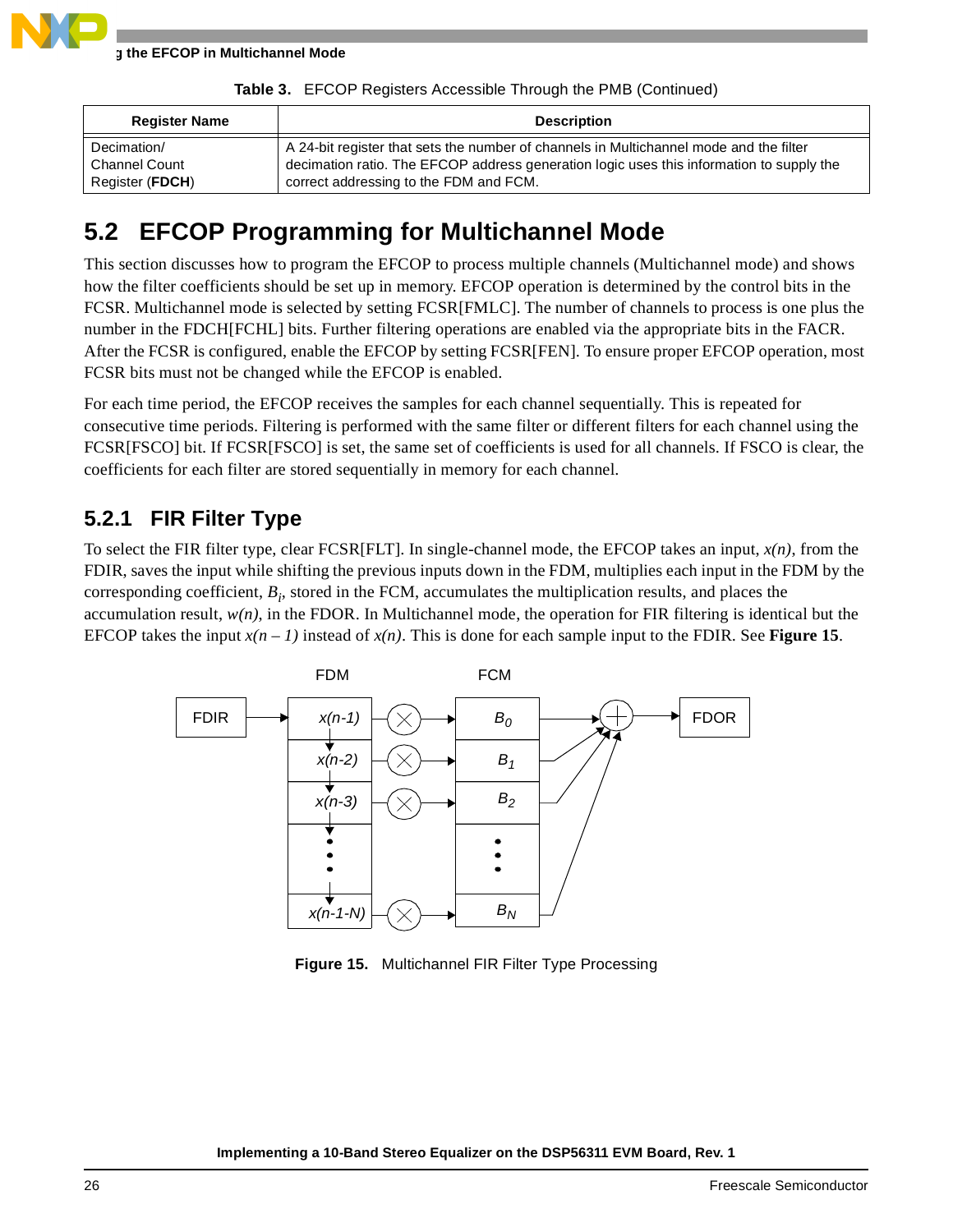

### **5.2.2 IIR Filter Type**

To select the IIR filter type, set the FCSR[FLT] bit. In Single and Multichannel modes, the EFCOP performs these steps:

- **1.** Multiply each previous output value in the FDM by the corresponding coefficient, *A*, stored in the FCM.
- **2.** Accumulate the multiplication results.
- **3.** Add the input,  $w(n)$ , from the FDIR (which is optionally not scaled by S, depending on the FACR[FISL] bit setting).
- **4.** Place the accumulation result,  $y(n)$ , in the FDOR.
- **5.** Save the output while shifting the previous outputs down in the FDM.

This process repeats for each sample input to the FDIR. To process a complete IIR filter, a FIR filter type session followed by an IIR filter type session is needed.



**Figure 16.** Multichannel IIR Filter Type Processing

### **5.2.3 Memory Configuration**

The EFCOP uses two memory banks:

- *Filter Data Memory (FDM)*. This 24-bit-wide memory bank is mapped as X memory and stores input data samples for EFCOP filter processing. The EFCOP Data Base Address (FDBA) register points to the EFCOP FDM bank.
- *Filter Coefficient Memory (FCM)*. This 24-bit-wide memory bank is mapped as Y memory and stores filter coefficients for EFCOP filter processing. The EFCOP Coefficient Base Address (FCBA) register points to the EFCOP FCM bank.

The number of coefficients, M, used by each channel determines how the filter coefficients and data samples are stored in FCM and FDM, respectively. The value  $m = M-1$  is stored in the Filter Count Register (FCNT) to select the number of filter taps that each channel will use. The base address (lower boundary) value of the FDM and FCM must have zeros in the k LSBs, where  $2^k \ge M \ge 2^{k-1}$ . The upper boundary is equal to the lower boundary plus (M  $-1$ ). Since  $M \le 2^k$ , once M is chosen (that is, FCNT[11–0] is assigned), a sequential series of data memory blocks (each of length  $2^k$ ) is created where multiple circular buffers for multichannel filtering can be located. If  $M < 2^k$ , there is a space between sequential circular buffers of  $2^k - M$  (see **[Figure 17](#page-27-1)**).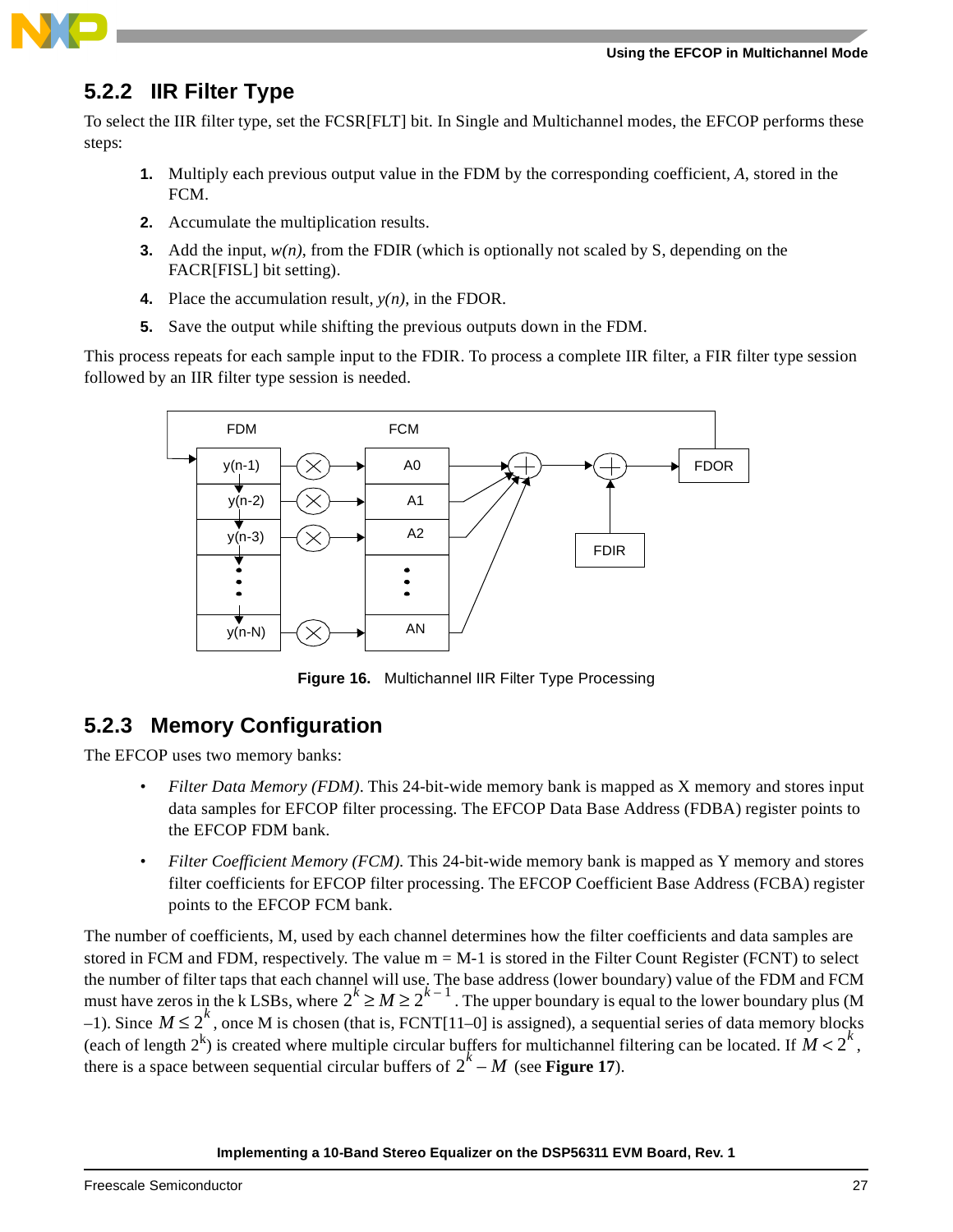### **Coefficients and Gain Table Files**

The data samples, D(n) are stored in each circular buffer of the FDM starting at the lower addresses. The EFCOP manages placement of sample data into FDM. The filter coefficients are stored in "reverse order," where  $H(N-1)$  is stored in each circular buffer of the FCM starting at the lower addresses. These values must be set up in Y memory before the EFCOP is enabled.

**[Figure 17](#page-27-1)** shows an example EFCOP memory configuration. The EFCOP is set in Multichannel mode. There are two filter channels and each channel has three coefficients. Before the EFCOP is enabled, the FCM must be initialized. The coefficients for the first channel are stored in reverse order starting from the FCM base address (0x0). Since each filter has three coefficients ( $k = 2$ ), the coefficients for the next channel start at 0x4. After the EFCOP is enabled and initialized, the sample data is sent to the Filter Data Input Register (FDIR). The EFCOP transfers that data to the FDM. The EFCOP does not touch the 0x3 and 0x7 positions in FDM and FCM.



**Figure 17.** Memory Configuration Example

## <span id="page-27-1"></span><span id="page-27-0"></span>**6 Coefficients and Gain Table Files**

This section lists the coefficients used in both 10-band stereo equalizer implementations. It also lists the filter and volume gain tables.

**Example 13.** DSP56311 Core Implementation FIR and IIR Coefficients

| $\ddot{ }$ | COEFF.ASM                                   |                                                          |        |  |  |
|------------|---------------------------------------------|----------------------------------------------------------|--------|--|--|
| $\ddot{i}$ |                                             | Digital Stereo 10-band Graphic Equalizer Using the 56311 |        |  |  |
| $\ddot{i}$ |                                             |                                                          |        |  |  |
| $\ddot{ }$ | Copyright (c) Freescale Semiconductor, 2000 |                                                          |        |  |  |
| $\ddot{i}$ |                                             |                                                          |        |  |  |
|            |                                             |                                                          |        |  |  |
|            |                                             |                                                          |        |  |  |
|            |                                             | : IIR Coefficients for each of the 10 Bands              |        |  |  |
|            |                                             |                                                          |        |  |  |
| $31$ Hz    |                                             |                                                          |        |  |  |
|            | DC.                                         | .49855285                                                | :beta  |  |  |
|            | DC                                          | .000723575                                               | ;alpha |  |  |
|            | DC.                                         | .998544628                                               | ;qamma |  |  |
| : 62 Hz    |                                             |                                                          |        |  |  |
|            | DC                                          | .497109876                                               |        |  |  |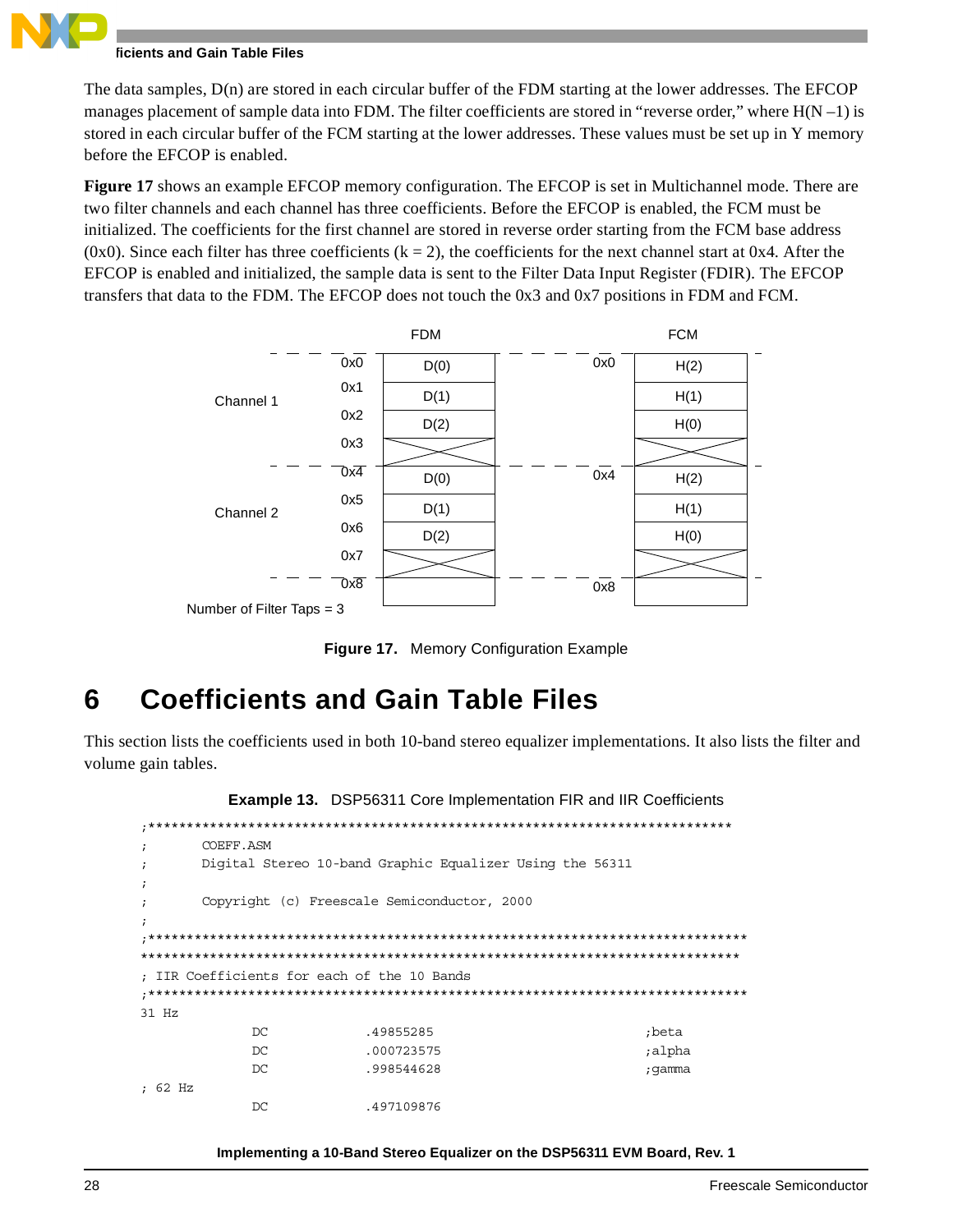|                                 | DC | .001445062  |
|---------------------------------|----|-------------|
|                                 | DC | .997077038  |
| 125 Hz                          |    |             |
| $\ddot{i}$                      | DC | .494190149  |
|                                 |    |             |
|                                 | DC | .002904926  |
|                                 | DC | .994057064  |
| 250 Hz<br>$\ddot{ }$            |    |             |
|                                 | DC | .488447026  |
|                                 | DC | .005776487  |
|                                 | DC | .987917799  |
| 500 Hz<br>$\ddot{i}$            |    |             |
|                                 | DC | .477154897  |
|                                 | DC | .011422552  |
|                                 | DC | .975062733  |
| 1000 Hz<br>$\ddot{ }$           |    |             |
|                                 | DC | .455306941  |
|                                 | DC | .02234653   |
|                                 | DC | .947134157  |
| 2000 Hz<br>$\ddot{i}$           |    |             |
|                                 | DC | .414266319  |
|                                 | DC | .04286684   |
|                                 |    |             |
|                                 | DC | .88311345   |
| 4000 Hz<br>$\ddot{\phantom{0}}$ |    |             |
|                                 | DC | .340894228  |
|                                 | DC | .079552886  |
|                                 | DC | .728235763  |
| 8000 Hz<br>$\ddot{i}$           |    |             |
|                                 | DC | .2601072    |
|                                 | DC | .1199464    |
|                                 | DC | .3176087    |
| 16000 Hz<br>$\ddot{i}$          |    |             |
|                                 | DC | .1800994    |
|                                 | DC | .159603     |
|                                 | DC | $-14435172$ |

**Example 14.** EFCOP and DMA Implementation FIR Coefficients

| $\ddot{i}$ | FIR COEFF.ASM                                            |                 |                                           |
|------------|----------------------------------------------------------|-----------------|-------------------------------------------|
| $\ddot{ }$ | Digital Stereo 10-band Graphic Equalizer Using the 56311 |                 |                                           |
| $\ddot{i}$ |                                                          |                 |                                           |
| $\ddot{ }$ | Copyright (c) Freescale Semiconductor, 2000              |                 |                                           |
| $\ddot{i}$ |                                                          |                 |                                           |
|            |                                                          |                 |                                           |
|            |                                                          |                 |                                           |
|            |                                                          |                 |                                           |
|            | ; FIR Coefficients for each of the 10 Bands              |                 |                                           |
|            |                                                          |                 |                                           |
|            |                                                          |                 |                                           |
| $31$ Hz    |                                                          |                 |                                           |
|            | DC.                                                      | $-.000723575*2$ | ; $A2 = -alpha$                           |
|            | DC                                                       | \$000000        | ; $AI = 0$                                |
|            | DC                                                       | .000723575*2    | ; $A0 = alpha$                            |
|            | DC                                                       | \$000000        | ; Added space to line up Coeffs in memory |
| : 62 Hz    |                                                          |                 |                                           |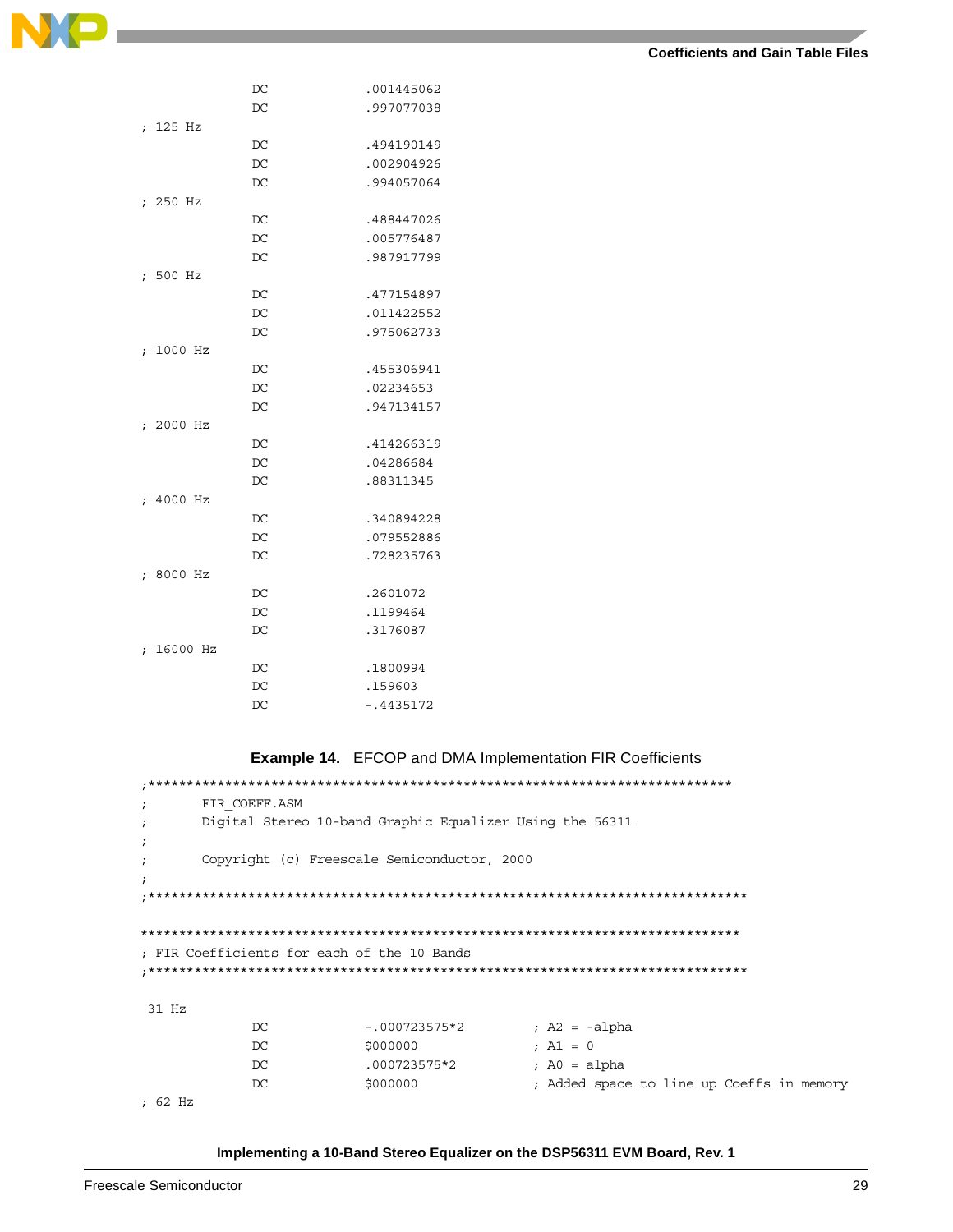

### **Coefficients and Gain Table Files**

|                        | DC | $-.001445062*2$ |
|------------------------|----|-----------------|
|                        | DC | \$000000        |
|                        | DC | .001445062*2    |
|                        | DC | \$000000        |
| ; 125 Hz               |    |                 |
|                        | DC | -.002904926*2   |
|                        | DC | \$000000        |
|                        | DC | .002904926*2    |
|                        | DC | \$000000        |
| ; 250 Hz               |    |                 |
|                        | DC | -.005776487*2   |
|                        | DC | \$000000        |
|                        | DC | .005776487*2    |
|                        | DC | \$000000        |
| ; 500 Hz               |    |                 |
|                        | DC | -.011422552*2   |
|                        | DC | \$000000        |
|                        |    |                 |
|                        | DC | .011422552*2    |
|                        | DC | \$000000        |
| ; 1000 Hz              |    |                 |
|                        | DC | $-.02234653*2$  |
|                        | DC | \$000000        |
|                        | DC | .02234653*2     |
|                        | DC | \$000000        |
| ; 2000 Hz              |    |                 |
|                        | DC | $-.04286684*2$  |
|                        | DC | \$000000        |
|                        | DC | .04286684*2     |
|                        | DC | \$000000        |
| ; 4000 Hz              |    |                 |
|                        | DC | -.079552886*2   |
|                        | DC | \$000000        |
|                        | DC | .079552886*2    |
|                        | DC | \$000000        |
| ; 8000 Hz              |    |                 |
|                        | DC | -.1199464*2     |
|                        | DC | \$000000        |
|                        | DC | 1199464*2       |
|                        | DC | \$000000        |
| 16000 Hz<br>$\ddot{ }$ |    |                 |
|                        | DC | $-159603*2$     |
|                        | DC | \$000000        |
|                        | DC | .159603*2       |
|                        | DC | \$000000        |
|                        |    |                 |

### **Example 15.** EFCOP and DMA Implementation IIR Coefficients

;\*\*\*\*\*\*\*\*\*\*\*\*\*\*\*\*\*\*\*\*\*\*\*\*\*\*\*\*\*\*\*\*\*\*\*\*\*\*\*\*\*\*\*\*\*\*\*\*\*\*\*\*\*\*\*\*\*\*\*\*\*\*\*\*\*\*\*\*\*\*\*\*\*\*\*\* ; IIR\_COEFF.ASM ; Digital Stereo 10-band Graphic Equalizer Using the 56311 ; ; Copyright (c) Freescale Semiconductor, 2000 ; ;\*\*\*\*\*\*\*\*\*\*\*\*\*\*\*\*\*\*\*\*\*\*\*\*\*\*\*\*\*\*\*\*\*\*\*\*\*\*\*\*\*\*\*\*\*\*\*\*\*\*\*\*\*\*\*\*\*\*\*\*\*\*\*\*\*\*\*\*\*\*\*\*\*\*\*\*\*\* \*\*\*\*\*\*\*\*\*\*\*\*\*\*\*\*\*\*\*\*\*\*\*\*\*\*\*\*\*\*\*\*\*\*\*\*\*\*\*\*\*\*\*\*\*\*\*\*\*\*\*\*\*\*\*\*\*\*\*\*\*\*\*\*\*\*\*\*\*\*\*\*\*\*\*\*\*\*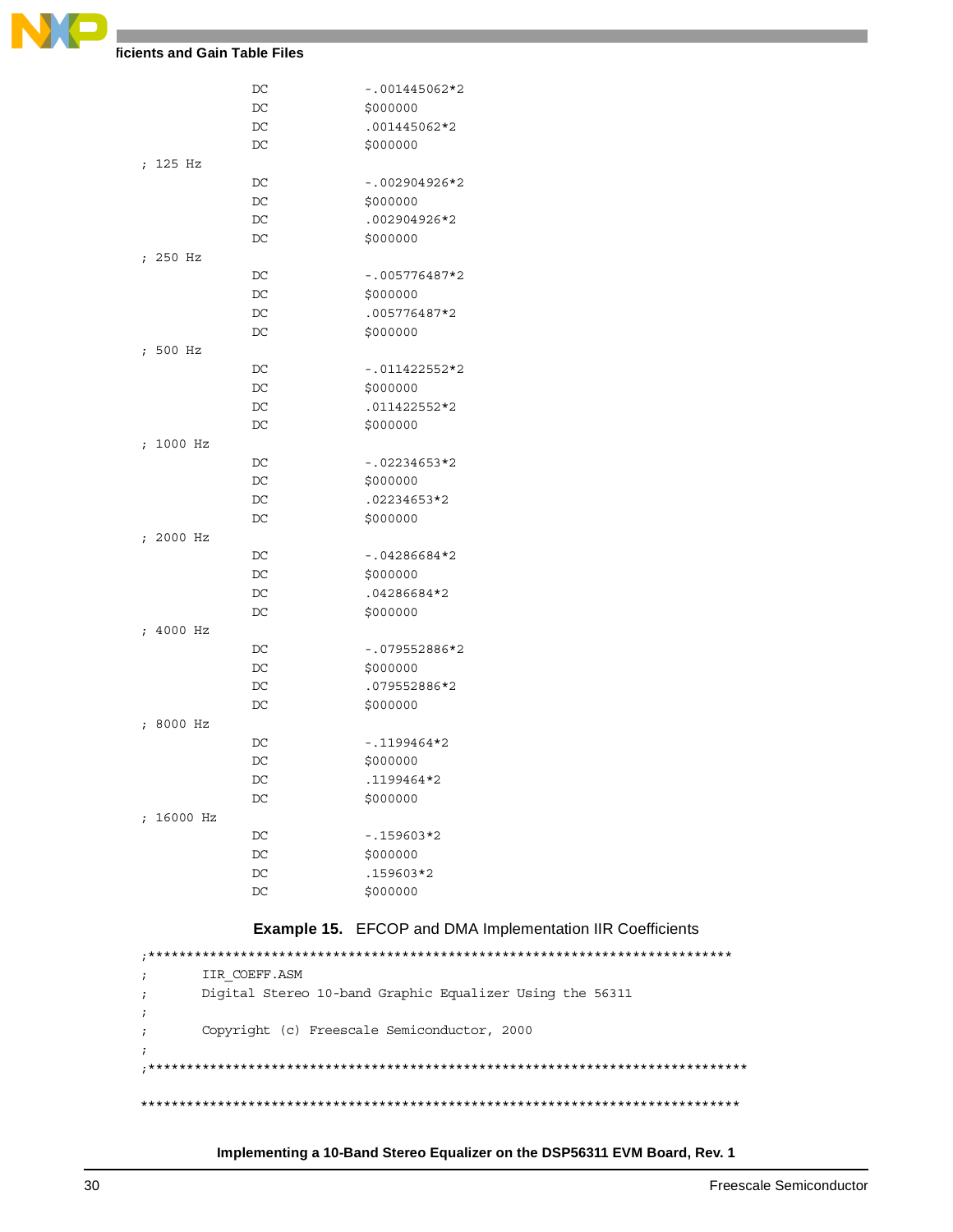

<span id="page-30-0"></span>

|            |                                | ; IIR Coefficients for each of the 10 Bands              |
|------------|--------------------------------|----------------------------------------------------------|
|            |                                |                                                          |
| 31 Hz      |                                |                                                          |
|            | DC                             | $-.49855285/4$ ; B2 = -beta                              |
|            | DC                             | $.998544628/4$ ; B1 = gamma                              |
| ; 62 Hz    |                                |                                                          |
|            | DC                             | $-.497109876/4$                                          |
|            | DC                             | .997077038/4                                             |
| ; 125 Hz   |                                |                                                          |
|            | DC                             | $-.494190149/4$                                          |
|            | DC                             | .994057064/4                                             |
| ; 250 Hz   |                                |                                                          |
|            | DC                             | $-.488447026/4$                                          |
|            | DC                             | .987917799/4                                             |
| ; 500 Hz   |                                |                                                          |
|            | DC                             | $-.477154897/4$                                          |
|            | DC                             | .975062733/4                                             |
| ; 1000 Hz  |                                |                                                          |
|            | DC                             | $-.455306941/4$                                          |
|            | DC                             | .947134157/4                                             |
| ; 2000 Hz  |                                |                                                          |
|            | DC                             | $-.414266319/4$                                          |
|            | DC                             | .88311345/4                                              |
| ; 4000 Hz  |                                |                                                          |
|            | DC                             | $-.340894228/4$                                          |
|            | DC                             | .728235763/4                                             |
| ; 8000 Hz  |                                |                                                          |
|            | DC                             | $-.2601072/4$                                            |
|            | DC                             | .3176087/4                                               |
| ; 16000 Hz |                                |                                                          |
|            | DC                             | $-1800994/4$                                             |
|            | DC                             | $-.4435172/4$                                            |
|            |                                | <b>Example 16. Filter Gain Table</b>                     |
|            |                                |                                                          |
| i          | Filter Gain.ASM                |                                                          |
| $\ddot{i}$ |                                | Digital Stereo 10-band Graphic Equalizer Using the 56311 |
|            |                                |                                                          |
| $\ddot{ }$ |                                | Copyright (c) Freescale Semiconductor, 2000              |
|            |                                |                                                          |
|            |                                |                                                          |
|            |                                |                                                          |
|            |                                |                                                          |
|            | ; Filter Gain (G) Coefficients |                                                          |
|            |                                |                                                          |
|            |                                |                                                          |
|            | DC                             | $-0.200$                                                 |
|            | DC                             | $-0.187$                                                 |
|            | DC                             | $-0.171$                                                 |
|            | DC                             | $-0.160$                                                 |
|            | DC                             | $-0.150$                                                 |
|            | DC<br>DC                       | $-0.137$                                                 |
|            | DC                             | $-0.114$<br>$-0.103$                                     |
|            |                                |                                                          |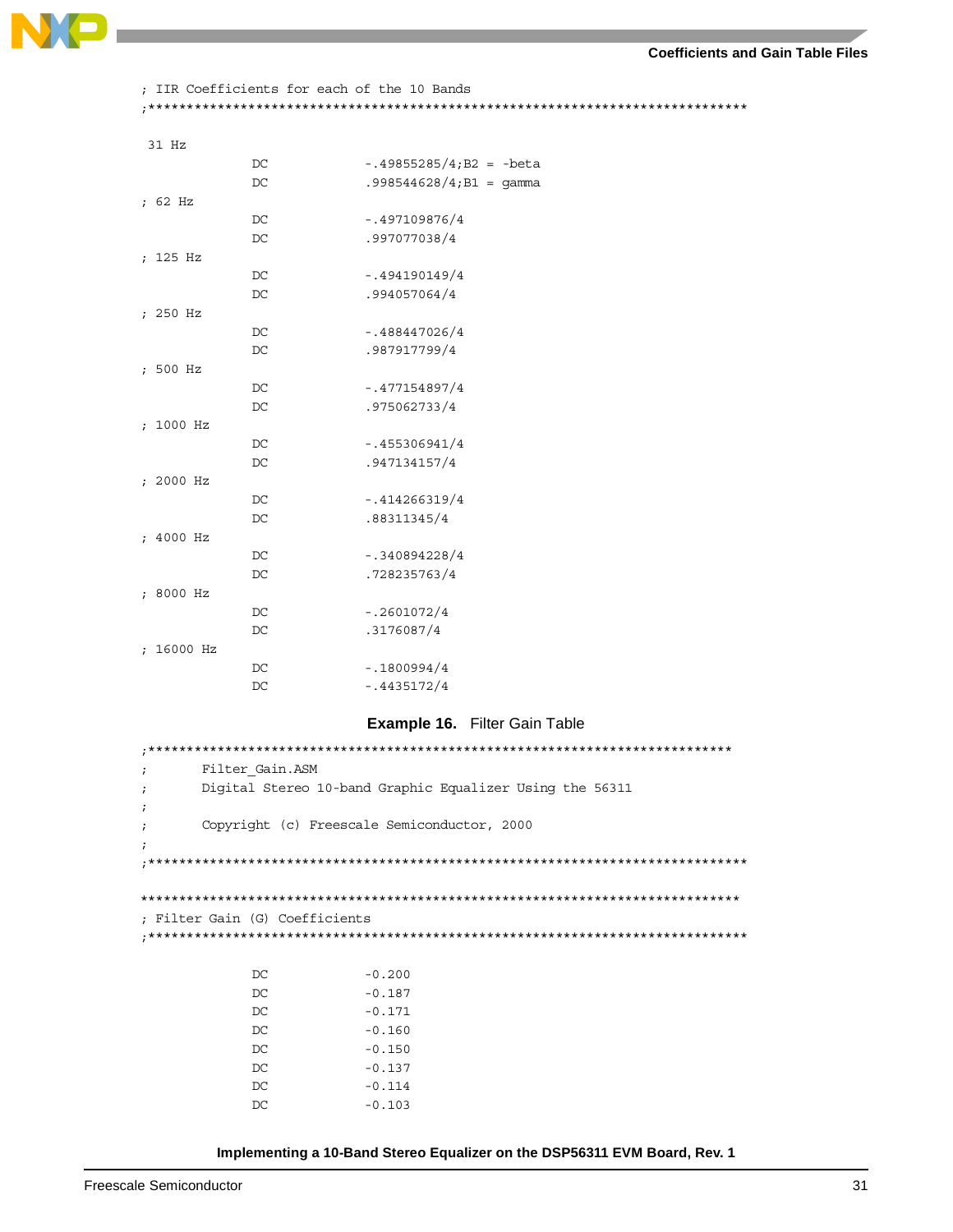

| DC | $-0.092$ |
|----|----------|
| DC | $-0.080$ |
| DC | $-0.067$ |
| DC | $-0.051$ |
| DC | $-0.039$ |
| DC | $-0.027$ |
| DC | $-0.015$ |
| DC | 0.000    |
|    |          |
| DC | 0.000    |
| DC | 0.030    |
| DC | 0.060    |
| DC | 0.090    |
| DC | 0.120    |
| DC | 0.150    |
| DC | 0.180    |
| DC | 0.210    |
|    |          |
| DC | 0.250    |
| DC | 0.290    |
| DC | 0.340    |
| DC | 0.380    |
| DC | 0.460    |
| DC | 0.540    |
| DC | 0.750    |
| DC | 0.999    |

#### **Example 17.** Volume Gain Table

<span id="page-31-0"></span>;\*\*\*\*\*\*\*\*\*\*\*\*\*\*\*\*\*\*\*\*\*\*\*\*\*\*\*\*\*\*\*\*\*\*\*\*\*\*\*\*\*\*\*\*\*\*\*\*\*\*\*\*\*\*\*\*\*\*\*\*\*\*\*\*\*\*\*\*\*\*\*\*\*\*\*\* ; Volume\_Gain.ASM ; Digital Stereo 10-band Graphic Equalizer Using the 56311 ; ; Copyright (c) Freescale Semiconductor, 2000 ; ;\*\*\*\*\*\*\*\*\*\*\*\*\*\*\*\*\*\*\*\*\*\*\*\*\*\*\*\*\*\*\*\*\*\*\*\*\*\*\*\*\*\*\*\*\*\*\*\*\*\*\*\*\*\*\*\*\*\*\*\*\*\*\*\*\*\*\*\*\*\*\*\*\*\*\*\*\*\* \*\*\*\*\*\*\*\*\*\*\*\*\*\*\*\*\*\*\*\*\*\*\*\*\*\*\*\*\*\*\*\*\*\*\*\*\*\*\*\*\*\*\*\*\*\*\*\*\*\*\*\*\*\*\*\*\*\*\*\*\*\*\*\*\*\*\*\*\*\*\*\*\*\*\*\*\*\* ; Volume Gain (V) Coefficients ;\*\*\*\*\*\*\*\*\*\*\*\*\*\*\*\*\*\*\*\*\*\*\*\*\*\*\*\*\*\*\*\*\*\*\*\*\*\*\*\*\*\*\*\*\*\*\*\*\*\*\*\*\*\*\*\*\*\*\*\*\*\*\*\*\*\*\*\*\*\*\*\*\*\*\*\*\*\* DC \$1FFB00 DC \$1CE300 DC \$1AD300 DC \$18C300 DC \$16B300 DC \$14A300

| \$129300 |
|----------|
| \$108300 |
|          |
| \$0E7300 |
| \$0C6300 |
| \$0A5300 |
| \$084300 |
| \$063300 |
|          |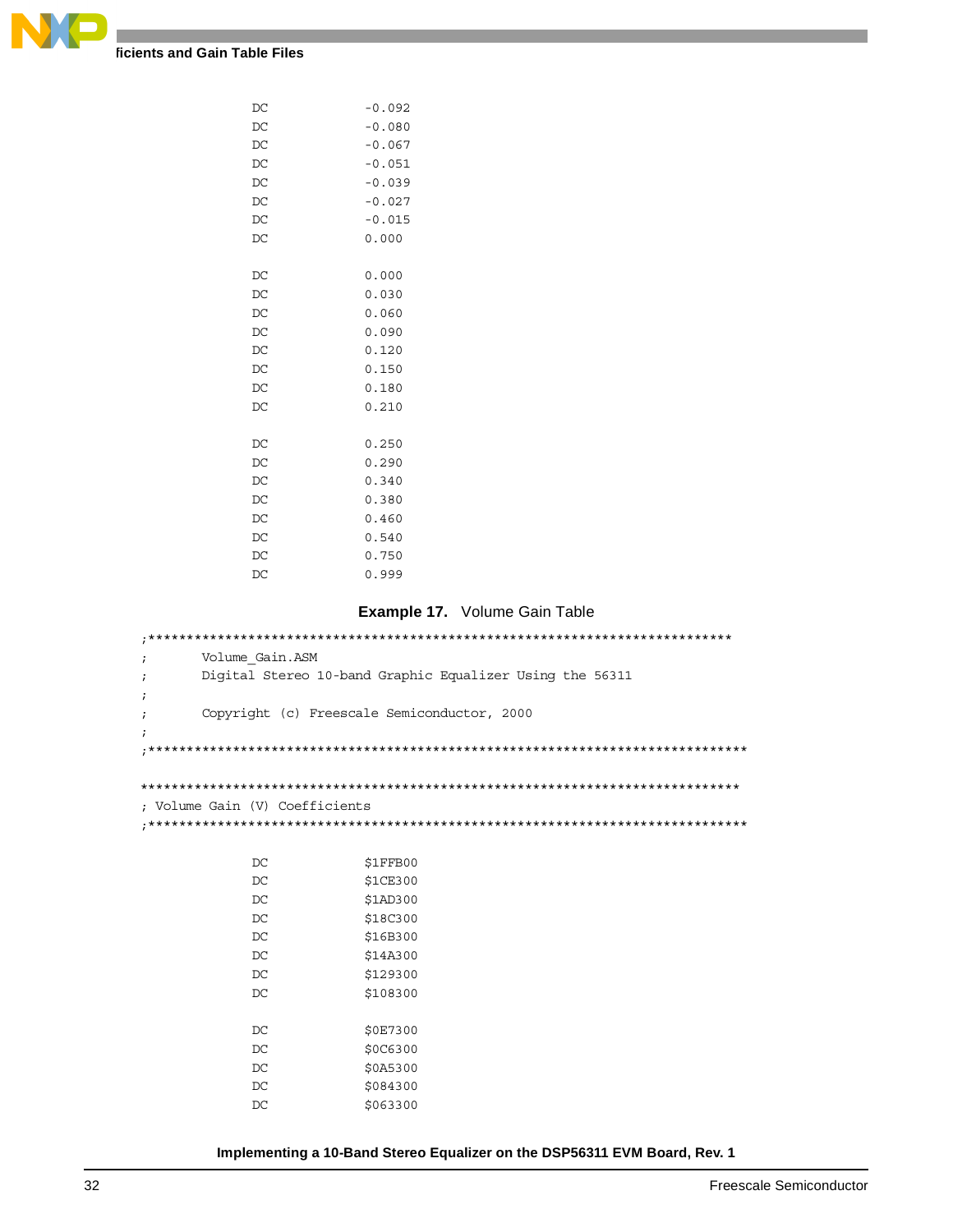

| DC | \$042300        |
|----|-----------------|
| DC | \$021300        |
| DC | \$000300        |
|    |                 |
| DC | \$000000        |
| DC | \$110000        |
| DC | \$220000        |
| DC | \$330000        |
| DC | \$440000        |
| DC | \$550000        |
| DC | \$660000        |
| DC | \$770000        |
|    |                 |
| DC | \$880000        |
| DC | \$990000        |
| DC | \$AA0000        |
| DC | \$BB0000        |
| DC | \$CC0000        |
| DC | \$DD0000        |
| DC | <b>\$EE0000</b> |
| DC | \$FF0000        |
|    |                 |

## **7 References**

This application note refers to the following Freescale documents, which are available at the web site listed on the back cover of this document:

- *DSP56311 User's Manual*, DSP56311UM.
- DSP56311 technical data sheet, DSP56303.
- *Programming the CS4218 CODEC for use with DSP56300 Devices*, AN1790.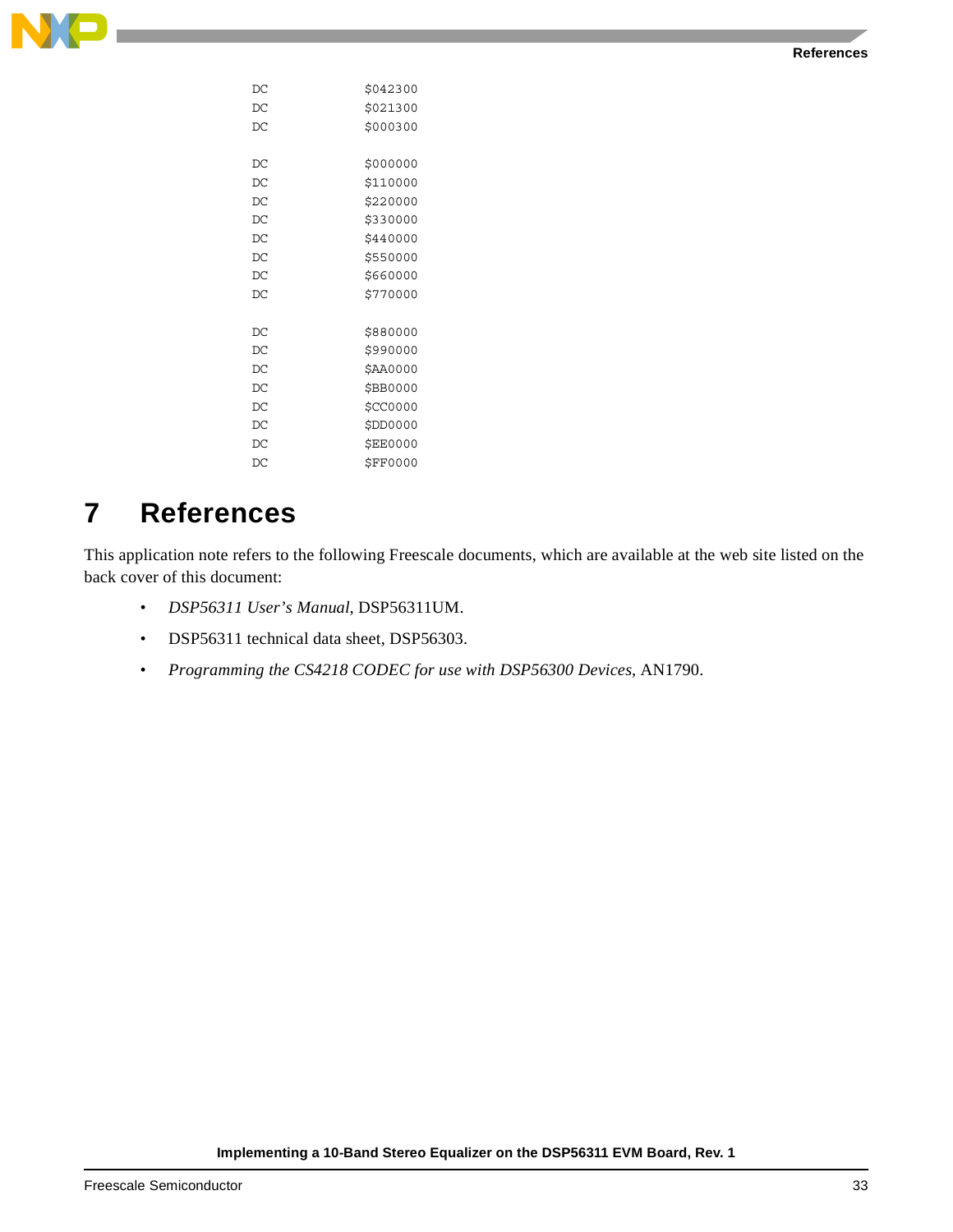

**NOTES:**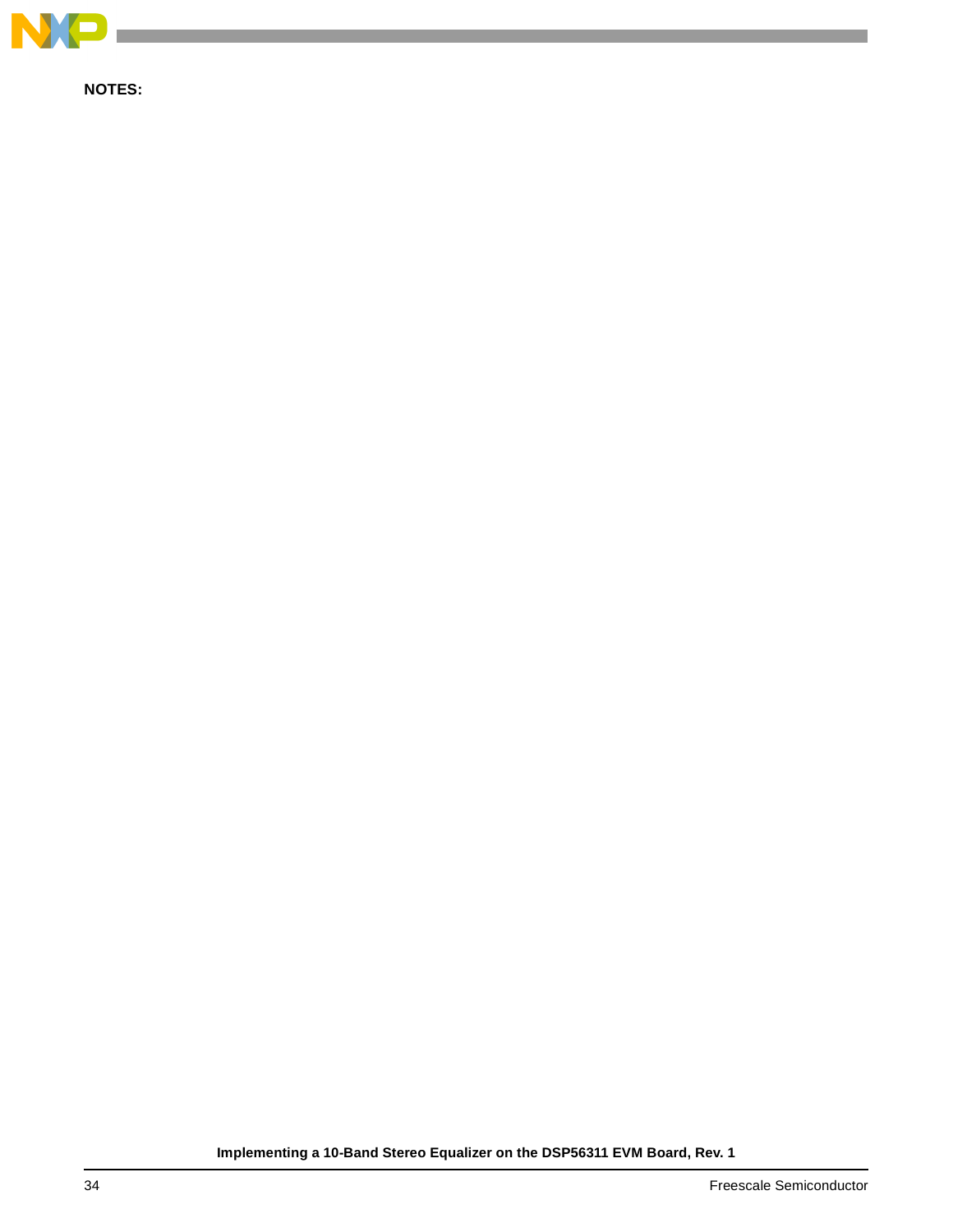

**NOTES:**